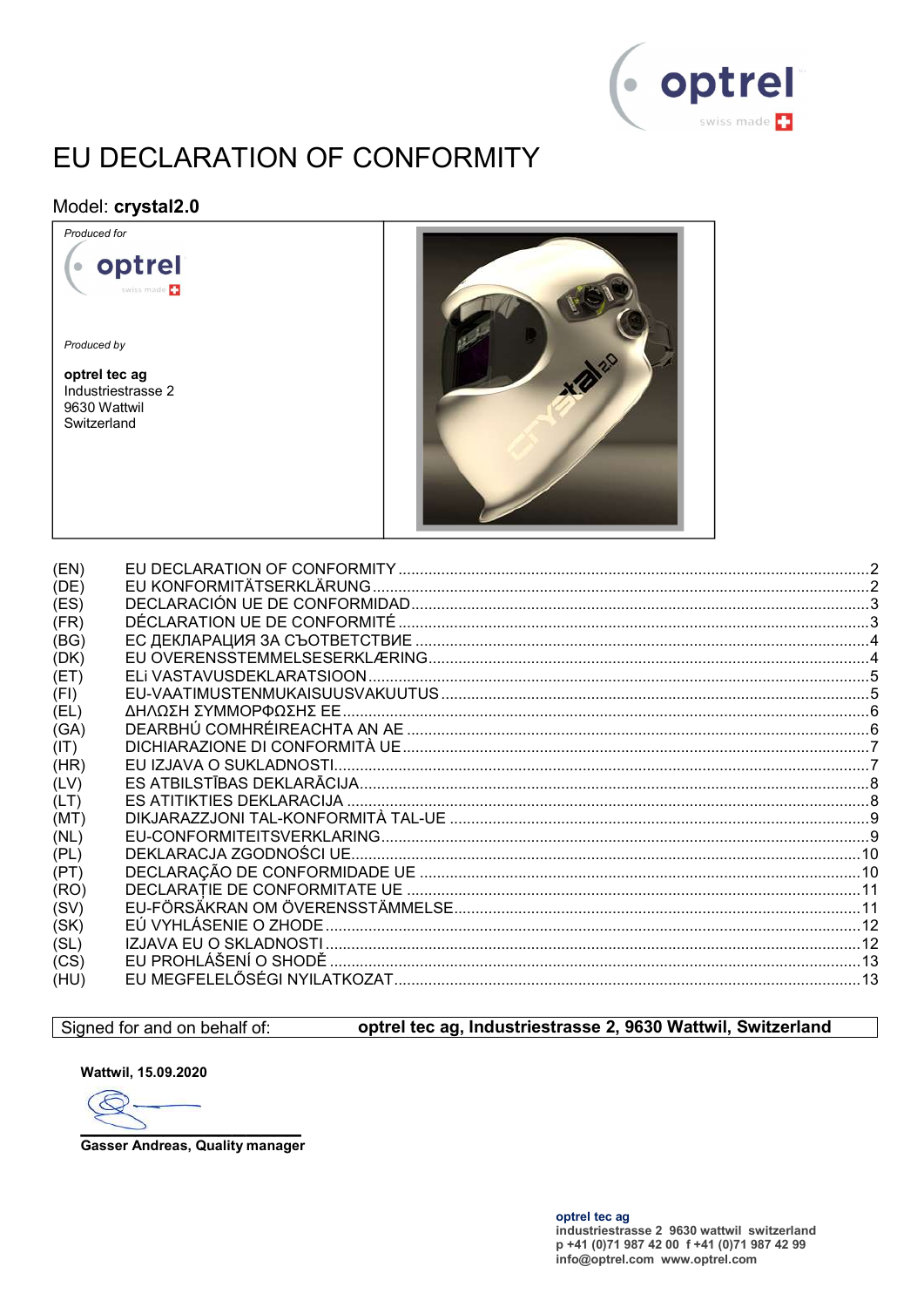## (EN) EU DECLARATION OF CONFORMITY

- 1) PPE welding helmet model crystal2.0
- 2) optrel tec ag, Industriestrasse 2, 9630 Wattwil, Switzerland
- 3) This declaration of conformity is issued under the sole responsibility of the manufacturer: optrel tec ag see point 2)
- 4) Object of the declaration: welding helmet model crystal2.0 consisting of a face shield, AWF, cover plate, inner cover lens. As variants:
	- Shell varnished in different colours or unvarnished
	- equipped with standard headgear equipped with optrel ISOFIT headgear
	- equipped with spring adapter (FA1) for using with a hard hat
	- equipped with hard hat adapter for combination with hard hat "Centurion Concept S08"
	- equipped with air connection for combination with a PAPR system
- 5) The object of the declaration described in point 4) is in conformity with the essential safety and health requirements according to Annex2 of the ppe regulation (EU) 2016/425 and the directive 2001/95/EC for General product Safety
- 6) Reference to the relevant harmonised standards used / EU type examination

| <b>Product type</b> | <b>Model</b>               | Certificate-N° | Test report-N°                             | <b>harmonised Standards used Markings / Class</b> |                                                              | <b>EU type examination (Module B)</b><br>performed and certificate issued by |
|---------------------|----------------------------|----------------|--------------------------------------------|---------------------------------------------------|--------------------------------------------------------------|------------------------------------------------------------------------------|
| Face shield         | e600 series                | C849.7OS       | 10561-ECS-08<br>1117-ECS-16<br>2284-ECS-20 | EN175:1997                                        | IOS175 B CE                                                  | $\vert$ <sup>a</sup> ECS - Germany                                           |
| <b>AWF</b>          | crystal2.0                 | C2537.1OS      | 1235-ECS-18                                | $EN379:2003 + A1:2009$                            | 2/4-8/8-12 OS 1/1/1/2/379 CE<br>2 / 4<12M2 OS 1/1/1/2/379 CE | $\vert$ <sup>a</sup> ECS - Germany                                           |
| Cover plate         | Cover plate e600 C2347.3OS |                | 1179-ECS-17<br>2284-ECS-20                 | EN166:2001                                        | Cover plate: OS 1B CE                                        | $\vert$ <sup>a</sup> ECS - Germany                                           |
| Inside cover lens   | Hinterlege-<br>scheibe     | C3463OS        | 12003-PZA-05                               | EN166:2001                                        | IOS F CE                                                     | <sup>Ib</sup> DIN Certco - Germany                                           |

S GmbH, Hüttfeldstrasse 50, 73430 Aalen, Germany, Notified body 1883 b DIN Certco, Alboinstrasse 56, 12103 Berlin, Germany, Notified body 0196

Signed for and on behalf of (signature see first page): optrel tec ag, Industriestrasse 2, 9630 Wattwil, Switzerland

## (DE) EU KONFORMITÄTSERKLÄRUNG

- 1) PSA Schweisshelm Modell crystal2.0
- 2) optrel tec ag, Industriestrasse 2, 9630 Wattwil, Switzerland
- 3) Die alleinige Verantwortung für die Ausstellung dieser Konformitätserklärung trägt der Hersteller: optrel tec ag – siehe Punkt 2)
- 4) Gegenstand der Erklärung: Schweisshelm Modell crystal2.0 bestehend aus einer Helmschale, einem AWF, der Vorsatzscheibe und einer inneren Schutzscheibe. Als Varianten:
	- lackiert in verschiedenen Farben oder unlackiert
	- ausgestattet mit dem Standard-Kopfband ausgestattet mit dem optrel ISOFIT Kopfband
	- ausgestattet mit dem Federadapter (FA1) für Kombination mit einem Bauhelm
	- ausgestattet mit dem Bauhelm-Adapter für Kombination mit Bauhelm "Centurion Concept S08"
	- ausgestattet mit Luftanschluss für die Kombination mit einem Atemschutzgerät
- 5) Der unter 4) genannte Gegenstand ist konform mit den grundlegenden Anforderungen an Sicherheit und Gesundheit nach Anhang II der PSA Verordnung (EU) 2016/425 und der Richtlinie 2001/95/EG für allgemeine Produktsicherheit
- 6) Verwendete harmonisierte Normen / EU Baumusterprüfung

| <b>Produkt-Typ</b>              | Modell                     | Zertifikats-Nr | Testbericht-Nr                             | Verwendete harmonisierte<br>Normen | Kennezeichnung / Klasse                                                       | <b>EU Baumusterprüfung (Modul B)</b><br>durchgeführt und Zertifkat<br>ausgestellt durch |
|---------------------------------|----------------------------|----------------|--------------------------------------------|------------------------------------|-------------------------------------------------------------------------------|-----------------------------------------------------------------------------------------|
| Helmschale                      | e600 series                | C849.7OS       | 10561-ECS-08<br>1117-ECS-16<br>2284-ECS-20 | EN175:1997                         | OS175BCE                                                                      | <sup>1ª</sup> ECS - Germany                                                             |
| <b>AWF</b>                      | crvstal2.0                 | C2537.1OS      | 1235-ECS-18                                | EN379:2003 + A1:2009               | 2/4-8/8-12 OS 1/1/1/2/379 CE   LECS - Germany<br>2 / 4<12M2 OS 1/1/1/2/379 CE |                                                                                         |
| Vorsatzscheibe                  | Cover plate e600 C2347.3OS |                | 1179-ECS-17<br>2284-ECS-20                 | EN166:2001                         | Cover plate: OS 1B CE                                                         | <sup>1ª</sup> ECS - Germany                                                             |
| <b>Innerer</b><br>Schutzscheibe | Hinterlege-<br>scheibe     | C3463OS        | 12003-PZA-05                               | EN166:2001                         | <b>OS F CE</b>                                                                | <sup>1</sup> DIN Certco - Germany                                                       |

Schutzscheibe scheibe <sup>a</sup> ECS GmbH, Hüttfeldstrasse 50, 73430 Aalen, Germany, Notified body 1883 b DIN Certco, Alboinstrasse 56, 12103 Berlin, Germany, Notified body 0196

Unterzeichnet für und im Namen von (Unterschrift siehe erste Seite): **optrel tec ag, Industriestrasse 2, 9630 Wattwil, Switzerland** 





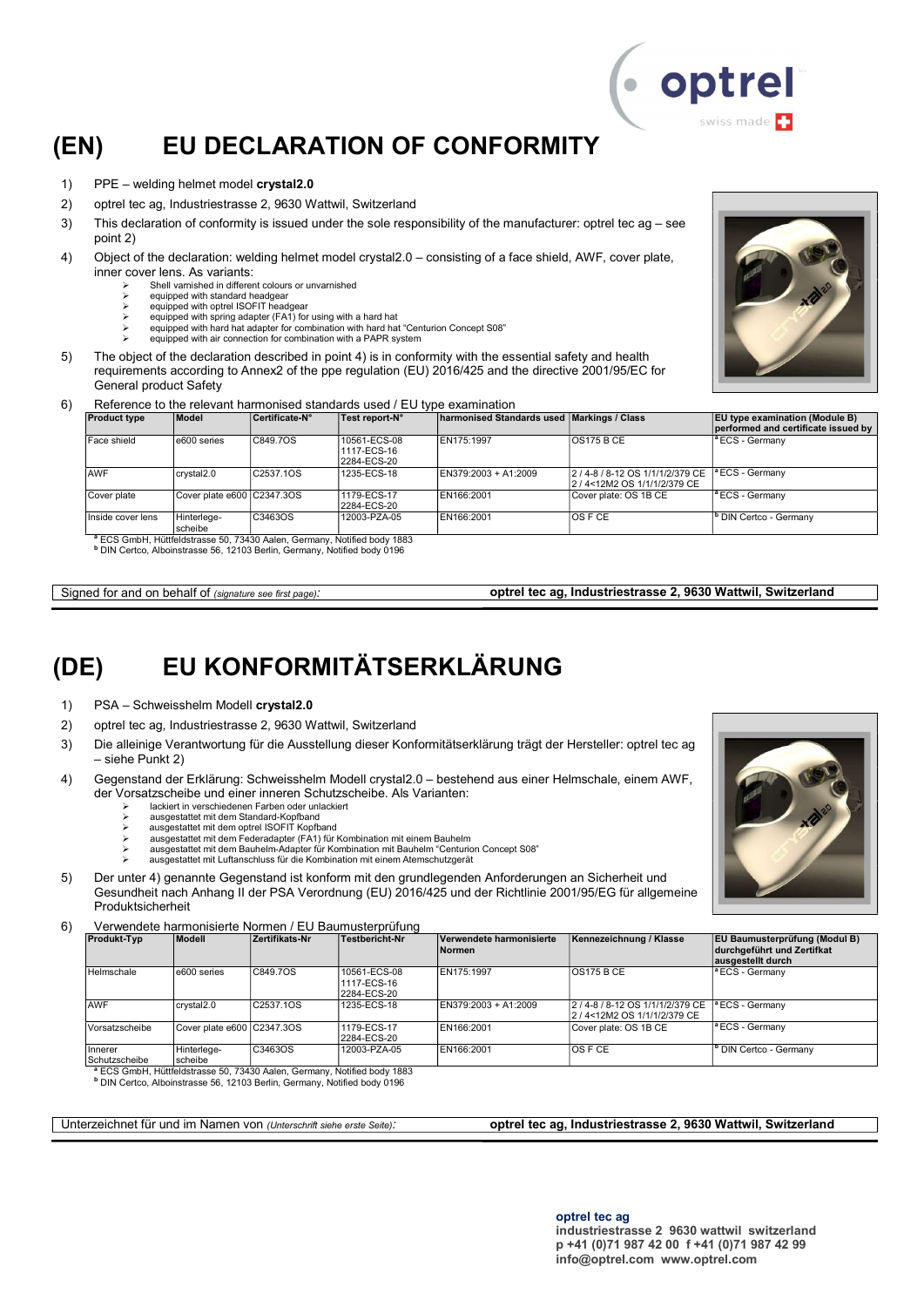## (ES) DECLARACIÓN UE DE CONFORMIDAD

- 1) EPI Casco de soldadura modelo crystal2.0
- 2) optrel tec ag, Industriestrasse 2, 9630 Wattwil, Switzerland
- 3) La presente declaración de conformidad se expide bajo la exclusiva responsabilidad del fabricante: optrel tec ag – ver punto 2
- 4) Objeto de la declaración: Casco de soldadura modelo crystal2.0 Consiste en una máscara, filtro de soldadura automático, el visera de protección frontal y un disco de protección interno. En variantes:
	- Concha barnizada en diferentes colores o sin barnizar.
	- equipado con la diadema estándar equipado con la diadema optrel ISOFIT
	- equipado con adaptador de resorte (FA1) para usar con un casco de seguridad
	- equipado con un adaptador de casco para combinar con el casco de seguridad "Centurion Concept S08"
	- equipado con conexión de aire para combinar con un sistema respiratoria
- 5) El objeto de la declaración descrito en el punto 4 anterior es conforme con la legislación de armonización de la Unión aplicable: sobre seguridad y salud de acuerdo con el anexo II del Reglamento de EPI (UE) 2016/425 y la Directiva 2001/95/CEE para la seguridad general de los productos
- 6) Normas armonizadas utilizadas / examen de tipo UE

| Tipo de producto                                                                                                                                                                                                                                                                                                                                                    | <b>Modelo</b> | Certificado no | Testbericht-Nr                             | Normas armonizadas<br>lutilizadas | Marcado / clase                                              | Examen de tipo UE (módulo B)<br>realizado y certificado expedido por |
|---------------------------------------------------------------------------------------------------------------------------------------------------------------------------------------------------------------------------------------------------------------------------------------------------------------------------------------------------------------------|---------------|----------------|--------------------------------------------|-----------------------------------|--------------------------------------------------------------|----------------------------------------------------------------------|
| Máscara                                                                                                                                                                                                                                                                                                                                                             | e600 series   | C849.7OS       | 10561-ECS-08<br>1117-ECS-16<br>2284-ECS-20 | EN175:1997                        | <b>OS175 B CE</b>                                            | $\vert$ <sup>a</sup> ECS - Germany                                   |
| filtro de soldadura<br>automático                                                                                                                                                                                                                                                                                                                                   | crystal2.0    | C2537.1OS      | 1235-ECS-18                                | EN379:2003 + A1:2009              | 2/4-8/8-12 OS 1/1/1/2/379 CE<br>2 / 4<12M2 OS 1/1/1/2/379 CE | <sup>a</sup> ECS - Germany                                           |
| visera de protección Cover plate e600 C2347.3OS<br>frontal                                                                                                                                                                                                                                                                                                          |               |                | 1179-ECS-17<br>2284-ECS-20                 | EN166:2001                        | ICover plate: OS 1B CE                                       | <sup>a</sup> ECS - Germany                                           |
| visera de protección Hinterlege-<br>interno<br>$3\text{ FOO}$ $\text{O}$ $\text{O}$ $\text{O}$ $\text{O}$ $\text{O}$ $\text{O}$ $\text{O}$ $\text{O}$ $\text{O}$ $\text{O}$ $\text{O}$ $\text{O}$ $\text{O}$ $\text{O}$ $\text{O}$ $\text{O}$ $\text{O}$ $\text{O}$ $\text{O}$ $\text{O}$ $\text{O}$ $\text{O}$ $\text{O}$ $\text{O}$ $\text{O}$ $\text{O}$ $\text$ | scheibe       | C3463OS        | 12003-PZA-05                               | EN166:2001                        | IOS F CE                                                     | <sup>I</sup> <sup>b</sup> DIN Certco - Germany                       |

<sup>a</sup> ECS GmbH, Hüttfeldstrasse 50, 73430 Aalen, Germany, Notified body 1883<br><sup>b</sup> DIN Certco, Alboinstrasse 56, 12103 Berlin, Germany, Notified body 0196

Firmado por y en nombre de (Firma, vea la primera página): optrel tec ag, Industriestrasse 2, 9630 Wattwil, Switzerland

### (FR) DÉCLARATION UE DE CONFORMITÉ

- 1) EPI Masque de soudage modèle crystal2.0
- 2) optrel tec ag, Industriestrasse 2, 9630 Wattwil, Switzerland
- 3) La présente déclaration de conformité est établie sous la seule responsabilité du fabricant (voir point 2)
- 4) Objet de la déclaration: Masque de soudage modèle crystal2.0 composé d'une masque, d'un filtre de soudage automatique, d'une écran de protection frontale et d'une écran de protection intérieur. Variantes: Peint de différentes couleurs ou sans coleur
	- équipé du serre-tête standard
	- équipé du serre-tête optrel ISOFIT
	- équipé de l'adaptateur à ressort (FA1) pour une combinaison avec un casque de chantier
	- équipé de l'adaptateur de casque de construction pour une combinaison avec le casque de construction "Centurion Concept S08"
	- équipé d'une prise d'air pour la combinaison avec un appareil de protection respiratoire
- 5) L'objet de la déclaration décrit au point 4 est conforme aux exigences essentielles de santé et de sécurité de l'annexe II du règlement EPI (UE) 2016/425 et de la directive sur la sécurité générale des produits 2001/95 / CE.

6) Références des normes harmonisées pertinentes appliquées / l'examen UE de type

| Type de produit                     | modèle                     | Numéro de<br>certificat | Numéro de rapport<br>d'essai               | Utilisé Normes harmonisées Identification / Classe |                                                              | Examen UE de type (Module B)<br>effectué et certificat délivré par |
|-------------------------------------|----------------------------|-------------------------|--------------------------------------------|----------------------------------------------------|--------------------------------------------------------------|--------------------------------------------------------------------|
| masque                              | e600 series                | C849.7OS                | 10561-ECS-08<br>1117-ECS-16<br>2284-ECS-20 | EN175:1997                                         | $\overline{OS}$ 175 B CE                                     | <sup>a</sup> ECS - Germany                                         |
| filtre de soudage<br>lautomatique   | crystal <sub>2.0</sub>     | C2537.1OS               | 1235-ECS-18                                | EN379:2003 + A1:2009                               | 2/4-8/8-12 OS 1/1/1/2/379 CE<br>2 / 4<12M2 OS 1/1/1/2/379 CE | $\vert$ <sup>a</sup> ECS - Germany                                 |
| L'écran de<br>I protection frontale | Cover plate e600 C2347.3OS |                         | 1179-ECS-17<br>2284-ECS-20                 | EN166:2001                                         | Cover plate: OS 1B CE                                        | <sup>a</sup> ECS - Germany                                         |
| L'écran de<br>protection intérieur  | Hinterlege-<br>scheibe     | C3463OS                 | 12003-PZA-05                               | EN166:2001                                         | IOS F CE                                                     | <sup>b</sup> DIN Certco - Germany                                  |

protection intérieur [scheibe<br>『ECS GmbH, Hüttfeldstrasse 50, 73430 Aalen, Germany, Notified body 1883<br>『DIN Certco, Alboinstrasse 56, 12103 Berlin, Germany, Notified body 0196

#### Signé par et au nom de (Voir signature la première page): **optrel tec ag, Industriestrasse 2, 9630 Wattwil, Switzerland**



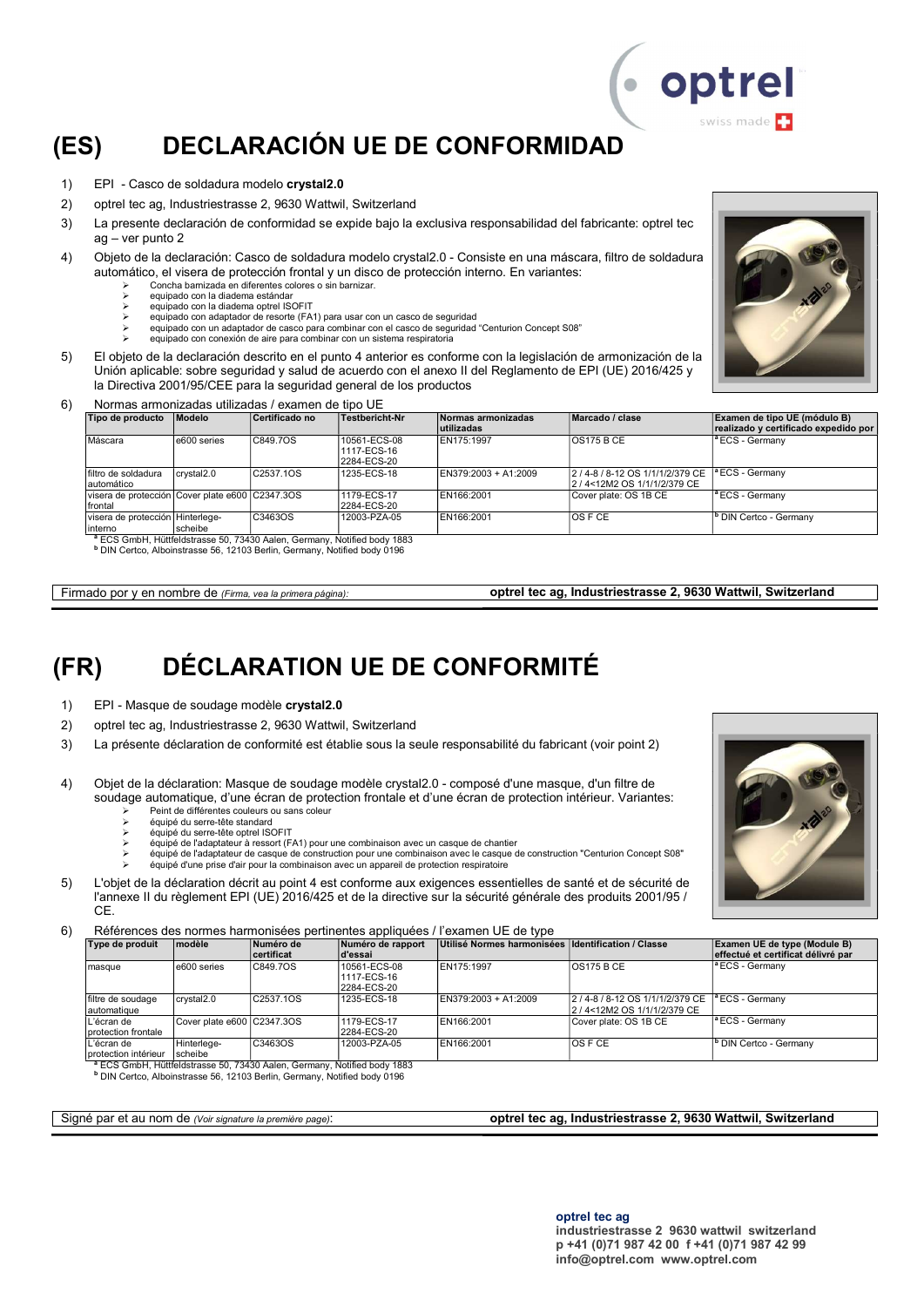# (BG) ЕС ДЕКЛАРАЦИЯ ЗА СЪОТВЕТСТВИЕ

- 1) ЛПС Заваръчен шлем модел crystal2.0
- 2) optrel tec ag, Industriestrasse 2, 9630 Wattwil, Швейцария
- 3) Отговорност за изготвянето на тази декларация за съответствие носи единствено производителят: optrel tec ag – виж точка 2)
- 4) Обект на декларацията: заваръчна каска модел crystal2.0 състоящ се от маска, Преден прозрачен щит и вътрешен защитен диск. Като варианти:
	- маска лакирани в различни цветове или безцветни
	- оборудвани със стандартни шапки снабден с лента за глава optrel ISOFIT
	- снабден с пружинен адаптер (FA1) за употреба с Твърда шапка
	- оборудван с адаптер за твърда шапка за комбиниране с твърда шапка "Centurion Concept S08"
	- оборудвани с въздушна връзка за комбиниране с Уред за дихателна защита систем
- 5) Посоченият в точка 4) предмет е в съответствие със съществените изисквания за безопасност и здраве съгласно приложение ІІ на ЛПС Регламент (ЕС) 2016/425 и на Директива 2001/95/ЕО относно общата безопасност на продуктите

6) Приложими хармонизирани стандарти / ЕС изследване на типа

| Тип на продукта                         | Модел                      | Сертификат №                                                                                                                                                                                                                                                                                                                     | Доклад от<br>∣изпитването №                | Приложими<br>хармонизирани стандарти | Маркировка / клас                                                 | Извършено е ЕС изследване на<br> типа (модул В) и сертификатът е |
|-----------------------------------------|----------------------------|----------------------------------------------------------------------------------------------------------------------------------------------------------------------------------------------------------------------------------------------------------------------------------------------------------------------------------|--------------------------------------------|--------------------------------------|-------------------------------------------------------------------|------------------------------------------------------------------|
|                                         |                            |                                                                                                                                                                                                                                                                                                                                  |                                            |                                      |                                                                   | издаден от                                                       |
| маска                                   | e600 series                | C849.7OS                                                                                                                                                                                                                                                                                                                         | 10561-ECS-08<br>1117-ECS-16<br>2284-ECS-20 | EN175:1997                           | IOS175 B CE                                                       | <sup>a</sup> ECS - Germany                                       |
| автоматичен<br> филтър за<br>заваряване | crystal2.0                 | C2537.1OS                                                                                                                                                                                                                                                                                                                        | 1235-ECS-18                                | EN379:2003 + A1:2009                 | 2 / 4-8 / 8-12 OS 1/1/1/2/379 CE<br>l2 / 4<12M2 OS 1/1/1/2/379 CE | <sup>a</sup> ECS - Germany                                       |
| Преден прозрачен<br>ЩИТ                 | Cover plate e600 C2347.3OS |                                                                                                                                                                                                                                                                                                                                  | 1179-ECS-17<br>2284-ECS-20                 | EN166:2001                           | Cover plate: OS 1B CE                                             | <sup>a</sup> ECS - Germany                                       |
| вътрешен защитен Hinterlege-<br>ДИСК    | scheibe                    | C3463OS<br>$3 \text{ FOO}$ $\text{O}$ $\text{O}$ $\text{O}$ $\text{O}$ $\text{O}$ $\text{O}$ $\text{O}$ $\text{O}$ $\text{O}$ $\text{O}$ $\text{O}$ $\text{O}$ $\text{O}$ $\text{O}$ $\text{O}$ $\text{O}$ $\text{O}$ $\text{O}$ $\text{O}$ $\text{O}$ $\text{O}$ $\text{O}$ $\text{O}$ $\text{O}$ $\text{O}$ $\text{O}$ $\text$ | 12003-PZA-05                               | EN166:2001                           | IOS F CE                                                          | <sup>b</sup> DIN Certco - Germany                                |

<sup>a</sup> ECS GmbH, Hüttfeldstrasse 50, 73430 Aalen, Germany, Notified body 1883<br><sup>b</sup> DIN Certco, Alboinstrasse 56, 12103 Berlin, Germany, Notified body 0196

Подписано за и от името на (подпис виж първата страница): **optrel tec ag, Industriestrasse 2, 9630 Wattwil, Швейцария** 

## (DK) EU OVERENSSTEMMELSESERKLÆRING

- 1) PV Svejsehjelm model crystal2.0
- 2) optrel tec ag, Industriestrasse 2, 9630 Wattwil, Svejts
- 3) Denne overensstemmelseserklæring udstedes alene på fabrikantens ansvar: optrel tec ag se punkt 2)
- 4) Erklæringens genstand: Svejsehjelm model crystal2.0 bestående af en hjelm skal, en automatisk svejsning filter, em ydre fastgørelsessglas og em indre beskyttelsessglas. Som varianter:
	- $\triangleright$  Shell lakeret i forskellige farver eller usminket
		- udstyret med standard hovedbeklædning
		-
	- > udstyret med optrel ISOFIT hovedbeklædning<br>> udstyret med fjederadapter (FA1) til brug med en hård hat<br>> udstyret med hardhat adapter til kombination med hard hat "Centurion Concept S08"
	- udstyret med luftforbindelse til kombination med et Åndedrætsværn-system
- 5) Den i punkt 4) nævnte genstand er i overensstemmelse med de grundlæggende krav til sikkerhed og sundhed iht. bilag II i PV forordning (EU) 2016/425 og i direktiv 2001/95/EF for generel produktsikkerhed

6) Anvendte harmoniserede standarder / EU typegodkendelse

| Produkttype                    | Model                      | Certifikat nr.         | Testrapport-nr.                            | Anvendte harmoniserede<br><b>standarder</b> | Mærkning / Klasse                                                    | <b>EU</b> typegodkendelse (modul B)<br>udført og certifikat udstedt af |
|--------------------------------|----------------------------|------------------------|--------------------------------------------|---------------------------------------------|----------------------------------------------------------------------|------------------------------------------------------------------------|
| hielm skal                     | e600 series                | C849.7OS               | 10561-ECS-08<br>1117-ECS-16<br>2284-ECS-20 | EN175:1997                                  | <b>OS175 B CE</b>                                                    | <sup>a</sup> ECS - Germany                                             |
| automatisk<br>svejsning filter | crystal2.0                 | C <sub>2537</sub> .10S | 1235-ECS-18                                | EN379:2003 + A1:2009                        | 2 / 4-8 / 8-12 OS 1/1/1/2/379 CE<br>2 / 4 < 12 M 2 OS 1/1/1/2/379 CE | lª ECS - Germanv                                                       |
| vdre<br>fastgørelsessglas      | Cover plate e600 C2347.3OS |                        | 1179-ECS-17<br>2284-ECS-20                 | EN166:2001                                  | Cover plate: OS 1B CE                                                | $ {}^a$ ECS - Germany                                                  |
| indre<br>beskyttelsessglas     | Hinterlege-<br>scheibe     | C3463OS                | 12003-PZA-05                               | EN166:2001                                  | IOS F CE                                                             | <sup>I</sup> <sup>b</sup> DIN Certco - Germanv                         |

<sup>a</sup> ECS GmbH, Hüttfeldstrasse 50, 73430 Aalen, Germany, Notified body 1883<br><sup>b</sup> DIN Certco, Alboinstrasse 56, 12103 Berlin, Germany, Notified body 0196

#### Underskrevet for og på vegne af (underskrift, se første side): **optrel tec ag, Industriestrasse 2, 9630 Wattwil, Svejts**

#### optrel tec ag

industriestrasse 2 9630 wattwil switzerland p +41 (0)71 987 42 00 f +41 (0)71 987 42 99 info@optrel.com www.optrel.com



· optrel swiss made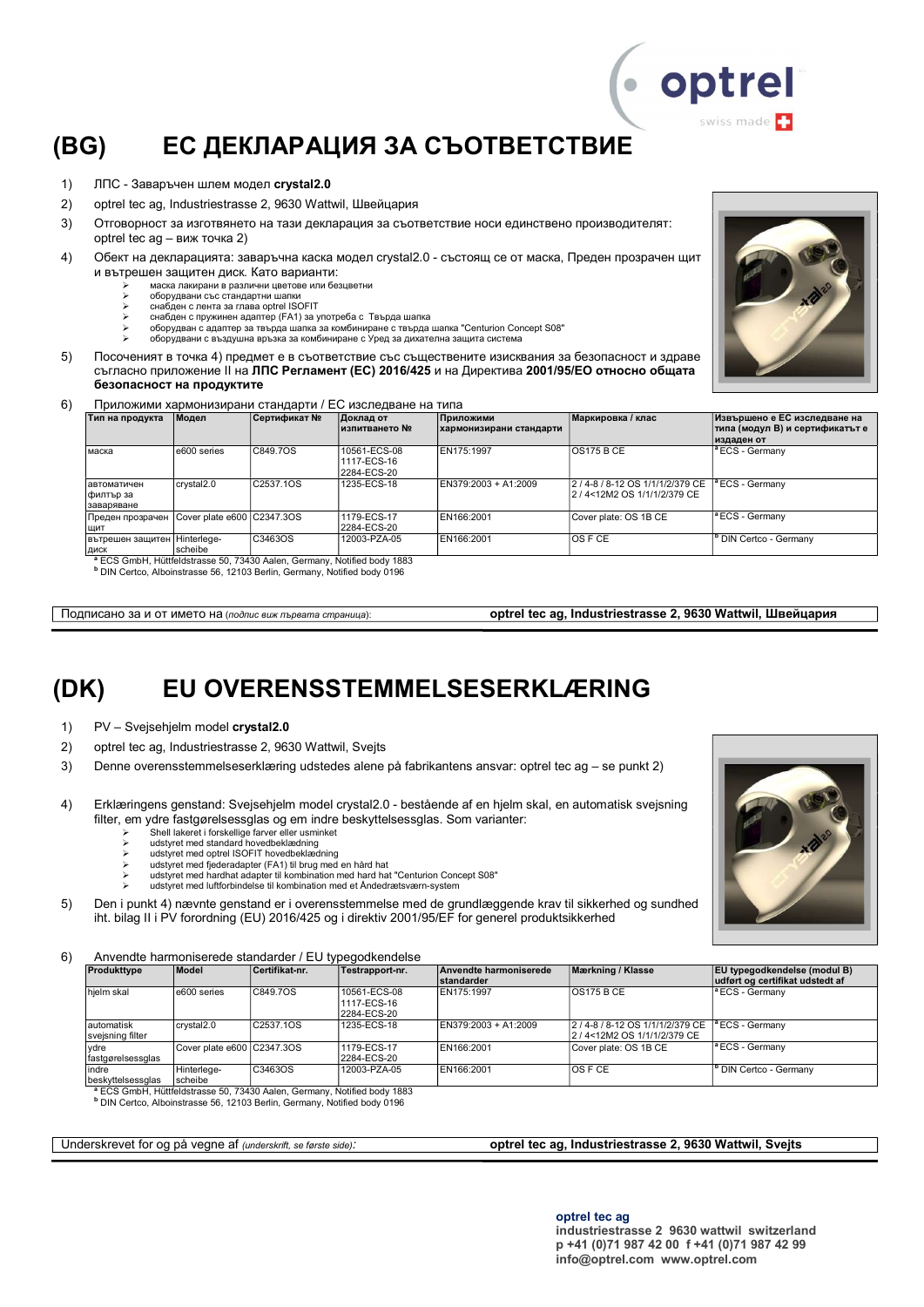

## (ET) ELi VASTAVUSDEKLARATSIOON

- 1) Isikukaitsevahend Keevituskiivril mudel crystal2.0
- 2) optrel tec ag, Industriestrasse 2, 9630 Wattwil, Šveits
- 3) Käesolev vastavusdeklaratsioon on välja antud tootja ainuvastutusel: optrel tec ag (vt jaotist 2).
- 4) Deklareeritav toode: Keevituskiivril mudel crystal2.0 mis koosneb kiiver, automaatne keevitusfilter, Esikaane klaas ja sisemine kaitseklaas. Variandid:
	- Shell lakitud eri värvides või ilma
	- varustatud standardse peakattega varustatud optrel ISOFIT peakattega
	- varustatud vedruadapteriga (FA1) kõva mütsiga kasutamiseks
	- varustatud kõva kübaraga adapteriga kombineerituna kõva mütsiga "Centurion Concept S08"
	- varustatud õhuühendusega Hingamisaparaat-süsteemiga kombineerimiseks
- 5) Jaotises 4) täpsustatud ese vastab IKV-de määruse (EL) 2016/425 II lisa olulistele tervisekaitse- ja ohutusnõuetele ning üldise tooteohutuse direktiivi 2001/95/EÜ nõuetele

#### 6) Kasutatud harmoneeritud standardid / ELi tüübihindamine

| Toote tüüp                   | Mudel                      | Sertifikaadi nr                                                                     | Katsearuande nr                            | Kasutatud harmoneeritud<br>standardid | Nimetus/klass                                                 | ELi tüübihindamine (mudel B),<br>sertifikaadi väliastas |
|------------------------------|----------------------------|-------------------------------------------------------------------------------------|--------------------------------------------|---------------------------------------|---------------------------------------------------------------|---------------------------------------------------------|
| Kiiver                       | e600 series                | C849.7OS                                                                            | 10561-ECS-08<br>1117-ECS-16<br>2284-ECS-20 | EN175:1997                            | OS175BCE                                                      | <sup>1ª</sup> ECS - Germany                             |
| automaatne<br>keevitusfilter | crystal2.0                 | C2537.1OS                                                                           | 1235-ECS-18                                | EN379:2003 + A1:2009                  | 2/4-8/8-12 OS 1/1/1/2/379 CE<br>l2 / 4<12M2 OS 1/1/1/2/379 CE | l <sup>a</sup> ECS - Germanv                            |
| Esikaane klaas               | Cover plate e600 C2347.3OS |                                                                                     | 1179-ECS-17<br>2284-ECS-20                 | EN166:2001                            | Cover plate: OS 1B CE                                         | $ $ <sup>a</sup> ECS - Germany                          |
| Isisemine<br>İkaitseklaas    | Hinterlege-<br>scheibe     | C3463OS                                                                             | 12003-PZA-05                               | EN166:2001                            | <b>OS F CE</b>                                                | <sup>I</sup> DIN Certco - Germany                       |
|                              |                            | <sup>a</sup> ECS GmbH, Hüttfeldstrasse 50, 73430 Aalen, Germany, Notified body 1883 |                                            |                                       |                                                               |                                                         |

b DIN Certco, Alboinstrasse 56, 12103 Berlin, Germany, Notified body 0196

Alljärgneva eest ja nimel allkirjastanud (allkiri esimesel lehel): optrel tec ag, Industriestrasse 2, 9630 Wattwil, Šveits

## (FI) EU-VAATIMUSTENMUKAISUUSVAKUUTUS

1) Henkilönsuojain – Hitsauskypärä malli crystal2.0

- 2) optrel tec ag, Industriestrasse 2, 9630 Wattwil, Sveitsi
- 3) Tämä vaatimustenmukaisuusvakuutus on annettu valmistajan yksinomaisella vastuulla: optrel tec ag katso kohta 2)
- 4) Vakuutuksen kohde: Hitsauskypärä malli crystal2.0 joka koostuu kasvosuojusta, automaattinen hitsaussuodatin, peitelevystä, sisäpuoliset peitelevyt. Vaihtoehtona:
	- Shell lakattu eri väreillä tai unvarnished
	- varustettu tavallisilla päähineillä
	- varustettu optrel ISOFIT päähineillä $\triangleright$  varustettu optrel ISOFIT päähineillä varustettu jousisovittimella (FA1) kovaa hatua käytettäessä
	- varustettu sovittimella yhdistelmää varten kova hattu "Centurion Concept S08"
	- varustettu ilmajohdolla yhdistettynä Hengityksensuojain järjestelmään
- 5) Kohdassa 4) mainittu tuote on henkilönsuojainasetuksen (EU) 2016/425 liitteen II mukaisten keskeisten turvallisuus- ja terveysvaatimusten ja yleisestä tuoteturvallisuudesta annetun direktiivin 2001/95/EY mukainen

6) Sovelletut yhdenmukaistetut standardit/EU-tyyppitarkastus

| Tuotetyyppi                        | Malli                      | Sertifikaattinro       | ,,,<br>Testiraporttinro                    | Sovelletut vhdenmukaistetut Merkintä/luokka<br><b>standardit</b> |                                                                | EU-tyyppitarkastuksen (moduuli B)<br>suorittaja ja sertifikaatin myöntäjä |
|------------------------------------|----------------------------|------------------------|--------------------------------------------|------------------------------------------------------------------|----------------------------------------------------------------|---------------------------------------------------------------------------|
| kasvosuoiusta                      | e600 series                | C849.7OS               | 10561-ECS-08<br>1117-ECS-16<br>2284-ECS-20 | EN175:1997                                                       | OS175BCE                                                       | $\vert$ <sup>a</sup> ECS - Germany                                        |
| lautomaattinen<br>Ihitsaussuodatin | crystal2.0                 | C <sub>2537</sub> .10S | 1235-ECS-18                                | $EN379:2003 + A1:2009$                                           | 2 / 4-8 / 8-12 OS 1/1/1/2/379 CE<br>2/4<12M2 OS 1/1/1/2/379 CE | <sup>a</sup> ECS - Germany                                                |
| Peitelevystä                       | Cover plate e600 C2347.3OS |                        | 1179-ECS-17<br>2284-ECS-20                 | EN166:2001                                                       | Cover plate: OS 1B CE                                          | $\vert$ <sup>a</sup> ECS - Germany                                        |
| sisäpuoliset<br>peitelevyt         | Hinterlege-<br>scheibe     | C3463OS                | 12003-PZA-05                               | EN166:2001                                                       | <b>OSFCE</b>                                                   | <sup>b</sup> DIN Certco - Germany                                         |

peitelevyt<br><sup>\*</sup> ECS GmbH, Hüttfeldstrasse 50, 73430 Aalen, Germany, Notified body 1883<br>NDIN Certco, Alboinstrasse 56, 12103 Berlin, Germany, Notified body 0196

Seuraavan puolesta allekirjoittanut (allekirjoitus, ks. ensimmäinen sivu): optrel tec ag, Industriestrasse 2, 9630 Wattwil, Sveitsi

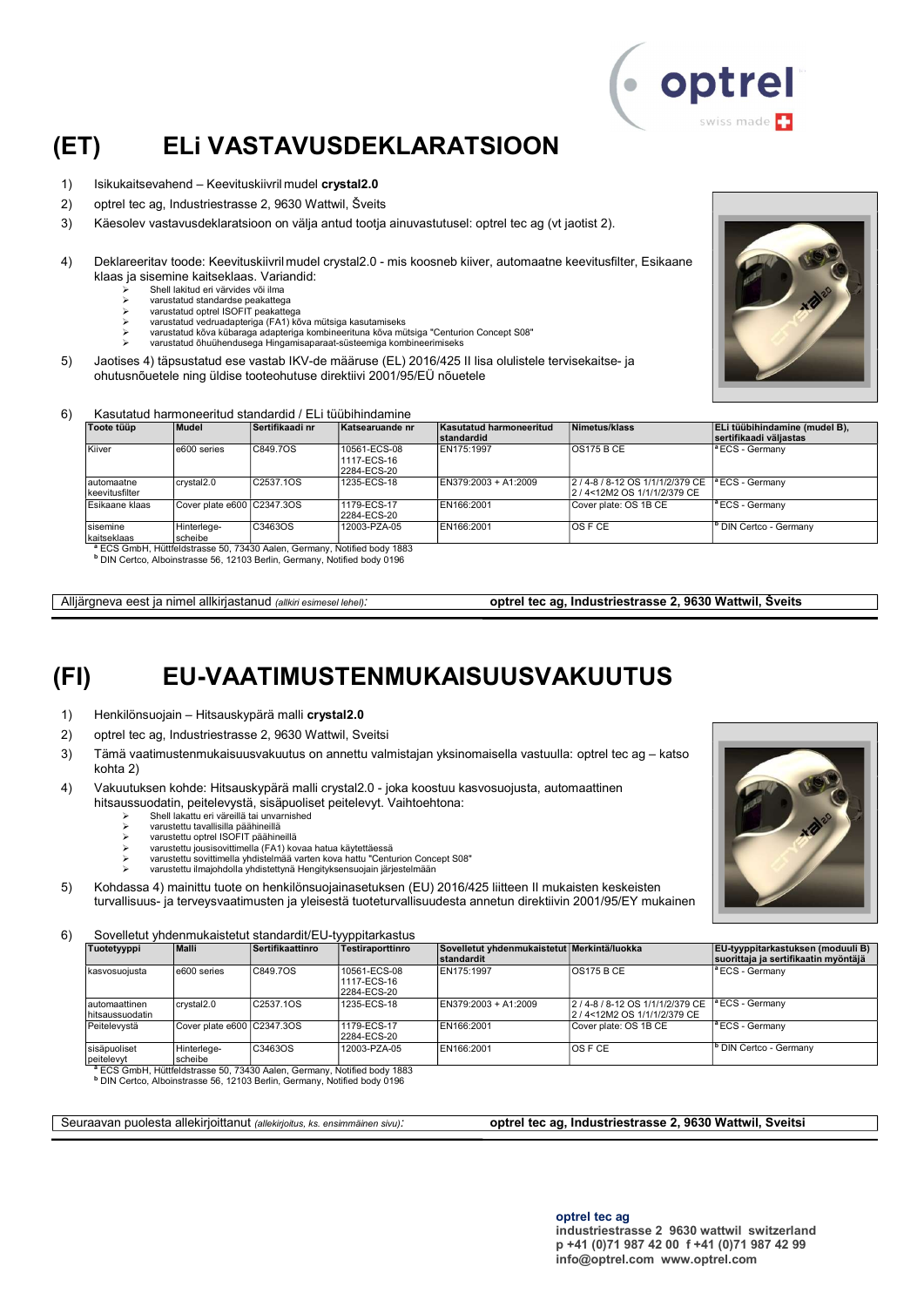## (EL) ΔΗΛΩΣΗ ΣΥΜΜΟΡΦΩΣΗΣ ΕΕ

- 1) ΜΑΠ κράνος συγκόλλησης, μοντέλο crystal2.0
- 2) Optrel tec ag, Industriestrasse 2, 9630 Wattwil, Ελβετία
- 3) Η παρούσα δήλωση συμμόρφωσης εκδίδεται με αποκλειστική ευθύνη του κατασκευαστή: optrel tec ag βλ. σημείο 2)
- 4) Αντικείμενο της δήλωσης: κράνος συγκόλλησης, μοντέλο crystal2.0 που αποτελείται από μια ασπίδα προσώπου, αυτόματο φίλτρο συγκόλλησης, πλάκα κάλυψης, φακό εσωτερικού καλύμματος. Ως παραλλαγές:
	-
	- ≻ κέλυφος κράνους βερνικωμένο σε διαφορετικά χρώματα ή χωρίς χρώματα<br>≻ εξοπλισμένο με πρότυπο κάλυμμα κεφαλής<br>γ Εξοπλισ μένο με optrel ISOFIT Κεφαλόδεσμος
	- εξοπλισμένο με προσαρμογέα ελατηρίου (FA1) για χρήση με σκληρό καπέλο
	- εξοπλισμένο με προσαρμογέα σκληρού καπακιού για συνδυασμό με σκληρό καπέλο "Centurion Concept S08"
	- εξοπλισμένο με σύνδεση αέρα για συνδυασμό με σύστημα Μηχανισμός προστασίας της αναπνοής
- 5) Το αντικείμενο που αναφέρεται στο σημείο 4) ανταποκρίνεται στις βασικές απαιτήσεις για την ασφάλεια και την υγεία σύμφωνα με το Παράρτημα II του κανονισμού για τον εξοπλισμό ατομικής προστασίας (ΕΕ) 2016/425 και την Οδηγία 2001/95/EG για τη γενική ασφάλεια των προϊόντων
- 6) Στοιχεία αναφοράς των σχετικών εναρμονισμένων προτύπων που χρησιμοποιήθηκαν / Εξέταση τύπου ΕΕ

| Τύπος προϊόντος                    | <b>Μοντέλο</b>                  | Aρ.<br><u>Ι πιστοποιητικού</u> | Αρ. αναφοράς<br> ελέγχου                   | Εφαρμοζόμενα<br> εναρμονισμένα πρότυπα | Σήμανση / Κατηγορία                                               | Η εξέταση τύπου ΕΕ (ενότητα Β)<br>διενεργήθηκε και το πιστοποιητικό<br>∣εκδόθηκε από |
|------------------------------------|---------------------------------|--------------------------------|--------------------------------------------|----------------------------------------|-------------------------------------------------------------------|--------------------------------------------------------------------------------------|
| κέλυφος κράνους                    | e600 series                     | C849.7OS                       | 10561-ECS-08<br>1117-ECS-16<br>2284-ECS-20 | EN175:1997                             | IOS175 B CE                                                       | <sup>a</sup> ECS - Germanv                                                           |
| αυτόματο φίλτρο<br> συγκόλλησης    | crystal2.0                      | C2537.1OS                      | 1235-ECS-18                                | EN379:2003 + A1:2009                   | 2 / 4-8 / 8-12 OS 1/1/1/2/379 CE<br>l2 / 4<12M2 OS 1/1/1/2/379 CE | $\vert$ <sup>a</sup> ECS - Germany                                                   |
| πλάκα κάλυψης                      | Cover plate e600 C2347.3OS      |                                | 1179-ECS-17<br>2284-ECS-20                 | EN166:2001                             | Cover plate: OS 1B CE                                             | <sup>a</sup> ECS - Germany                                                           |
| φακό εσωτερικού<br>καλύμματος<br>. | Hinterlege-<br>scheibe<br>-- -- | C3463OS<br>$\sim$              | 12003-PZA-05                               | EN166:2001                             | IOS F CE                                                          | <sup>b</sup> DIN Certco - Germanv                                                    |

<sup>a</sup> ECS GmbH, Hüttfeldstrasse 50, 73430 Aalen, Germany, Notified body 1883<br><sup>b</sup> DIN Certco, Alboinstrasse 56, 12103 Berlin, Germany, Notified body 0196

Υπογράφτηκε για λογαριασμό και στο όνομα της (για υπογραφή βλ. πρώτη σελίδα): optrel tec ag, Industriestrasse 2, 9630 Wattwil, Ελβετία

## (GA) DEARBHÚ COMHRÉIREACHTA AN AE

1) TCP - clogad táthú, múnla crystal2.0

- 2) optrel tec ag, Industriestrasse 2, 9630 Wattwil, an Eilvéis
- 3) Eisítear an dearbhú comhréireachta sin faoi fhreagracht an mhonaróra amháin: optrel tec ag (féach mír 2).
- 4) Aidhm na comhréireachta: clogad táthú, múnla crystal2.0 atá comhdhéanta de clogad, scagaire táthú uathoibríoch, Lionsa seachtrach cosanta , lionsa istigh cosanta, Leaganacha:
	- Clogad veirnéisithe laicearaithe i dathanna difriúla , nó neamh-laicearaithe feistithe leis an ngnáth-cheannbhanda
	-
	- **EXECUTE:** feistithe leis an optrel ISOFIT cheannbhanda
	- feistithe le hoiriúnóir earrach (FA1) le húsáid le hata crua feistithe le hoiriúnóir hata crua le húsáid le hata crua "Centurion Concept S08"
	- feistithe le nasc aer le húsáid le chéile le córas gaireas análaithe
- 5) Tá aidhm an dearbhaithe, a bhfuil tuairisc i bpointe 4 uirthi, i gcomhréir le ceanglais riachtanacha sláinte agus sábháilteachta Iarscríbhinn II de Rialachán TCP (AE) 2016/425 agus Treoir 2001/95/CE maidir le Sábháilteacht Ghinearálta Táirgí

6) Tagairtí do na caighdeáin chomhchuibhithe ábhartha a úsáideadh/Scrúdú cineáil AE

|                                 | l auailtí uo ha caiúndeain chomhchuibhithe abhaitha a usaideauh/Scruud chleall AL |                        |                                                   |                                 |                                                                  |                                                                 |  |  |  |
|---------------------------------|-----------------------------------------------------------------------------------|------------------------|---------------------------------------------------|---------------------------------|------------------------------------------------------------------|-----------------------------------------------------------------|--|--|--|
| Cineál an táirge                | Múnla                                                                             | Uimh. an<br>deimhnithe | Uimh, na tuairisce ar Na caighdeáin<br>an tástáil | ∣chomhchuibhithe a<br>úsáideadh | Ainmniú/aicme                                                    | Scrúdú cineáil AE (modúl B) agus<br>deimhniú arna n-eisiúint ag |  |  |  |
| clogad                          | e600 series                                                                       | C849.7OS               | 10561-ECS-08<br>1117-ECS-16<br>2284-ECS-20        | EN175:1997                      | IOS175 B CE                                                      | <sup>a</sup> ECS - Germany                                      |  |  |  |
| scagaire táthú<br>Iuathoibríoch | crystal2.0                                                                        | C2537.1OS              | 1235-ECS-18                                       | EN379:2003 + A1:2009            | 2 / 4-8 / 8-12 OS 1/1/1/2/379 CE<br>2 / 4<12M2 OS 1/1/1/2/379 CE | lª ECS - Germanv                                                |  |  |  |
| ILionsa seachtrach<br>Icosanta  | Cover plate e600 C2347.3OS                                                        |                        | 1179-ECS-17<br>2284-ECS-20                        | EN166:2001                      | Cover plate: OS 1B CE                                            | <sup>a</sup> ECS - Germany                                      |  |  |  |
| lionsa istigh<br>Icosanta       | Hinterlege-<br>scheibe                                                            | C3463OS                | 12003-PZA-05                                      | EN166:2001                      | IOS F CE                                                         | <sup>b</sup> DIN Certco - Germany                               |  |  |  |

cosanta<br>● ECS GmbH, Hüttfeldstrasse 50, 73430 Aalen, Germany, Notified body 1883<br>● DIN Certco, Alboinstrasse 56, 12103 Berlin, Germany, Notified body 0196

Sínithe ar son agus thar ceann (Féach an síniú ar an gcéad leathanach): **optrel tec ag, Industriestrasse 2, 9630 Wattwil, an Eilvéis** 



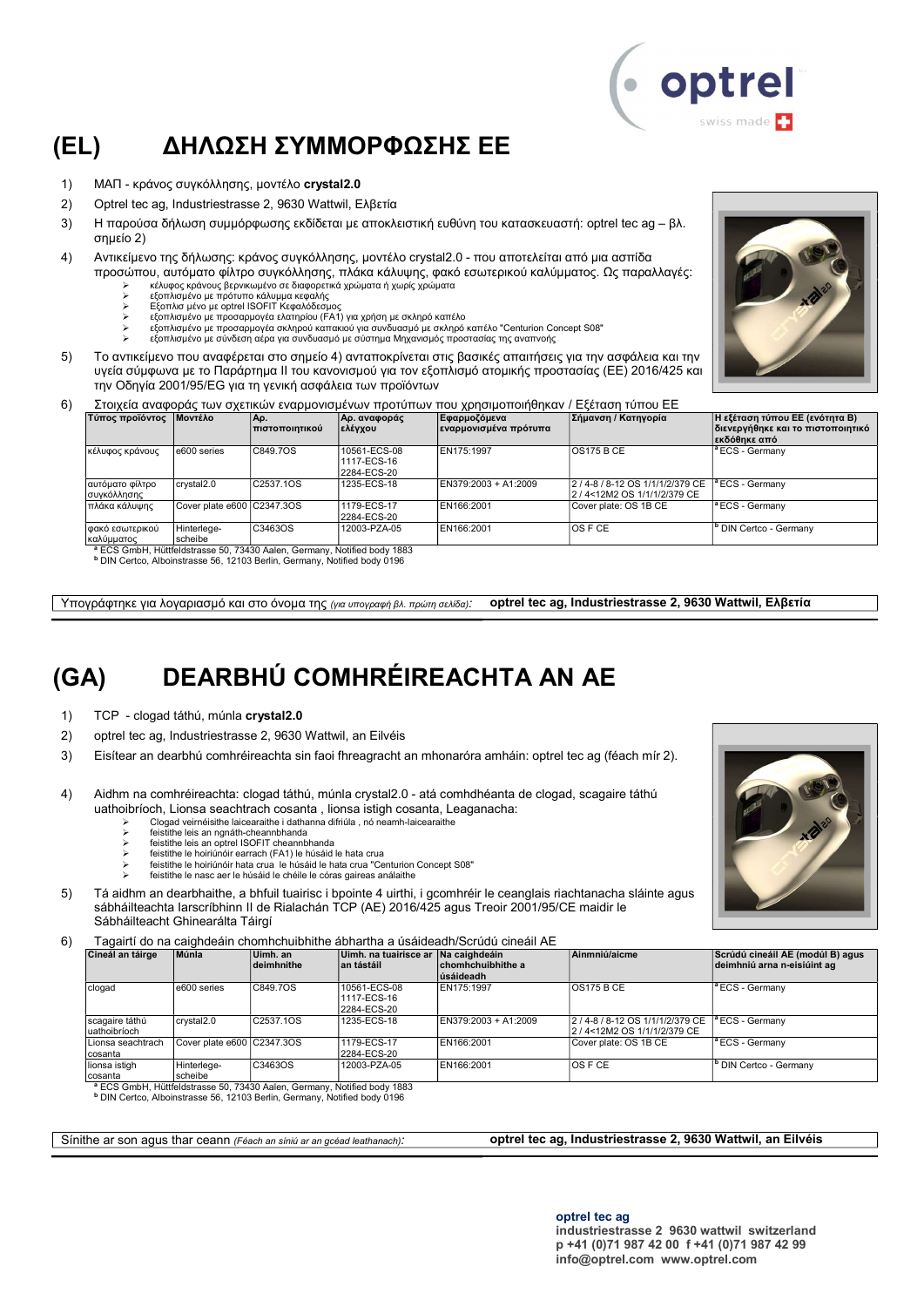## (IT) DICHIARAZIONE DI CONFORMITÀ UE

- 1) DPI Casco per saldatura modello crystal2.0
- 2) optrel tec ag, Industriestrasse 2, 9630 Wattwil, Svizzera
- 3) La presente dichiarazione di conformità è rilasciata sotto l'esclusiva responsabilità del fabbricante: optrel tec ag – vedi punto 2)
- 4) Oggetto della dichiarazione: Casco per saldatura modello crystal2.0 composto da maschera, filtro per saldatura automatica, visiera di protezione frontale, visiera di protezione interna. Come varianti:
	- maschera verniciato in diversi colori o non verniciato
	- dotato di copricapo standard → dotato di copricapo optrel ISOFIT<br>
	→ dotato di adattatore a molla (EA1)
	- dotato di adattatore a molla (FA1) per l'utilizzo con un elmetto protettivo
	- dotato di adattatore per elmetto per combinazione con elmetto protettivo"Centurion Concept S08"
	- dotato di connessione dell'aria per la combinazione con un sistema respiratore
- 5) L'oggetto indicato al punto 4) è conforme ai requisiti fondamentali di sicurezza e salute secondo l'allegato II del regolamento DPI (UE) 2016/425 e della direttiva 2001/95/CE per la sicurezza generale del prodotto

#### 6) Norme armonizzate applicate / prova di omologazione UE

| Tipo di prodotto                                              | <b>Modello</b> | N. certificato | Rapporto di prova n. Norme armonizzate     | lapplicate           | Contrassegno / classe                                        | Prova di omologazione UE (modulo<br>B) svolta e certificato emesso da |
|---------------------------------------------------------------|----------------|----------------|--------------------------------------------|----------------------|--------------------------------------------------------------|-----------------------------------------------------------------------|
| Maschera                                                      | e600 series    | C849.7OS       | 10561-ECS-08<br>1117-ECS-16<br>2284-ECS-20 | EN175:1997           | IOS175 B CE                                                  | <sup>a</sup> ECS - Germanv                                            |
| Ifiltro per saldatura<br>lautomatica                          | crvstal2.0     | C2537.1OS      | 1235-ECS-18                                | EN379:2003 + A1:2009 | 2/4-8/8-12 OS 1/1/1/2/379 CE<br>2 / 4<12M2 OS 1/1/1/2/379 CE | $\vert$ <sup>a</sup> ECS - Germany                                    |
| visiera di protezione Cover plate e600 C2347.3OS<br>Ifrontale |                |                | 1179-ECS-17<br>2284-ECS-20                 | EN166:2001           | Cover plate: OS 1B CE                                        | <sup>a</sup> ECS - Germany                                            |
| visiera di protezione Hinterlege-<br>linterna                 | scheibe        | C3463OS        | 12003-PZA-05                               | EN166:2001           | IOS F CE                                                     | <sup>b</sup> DIN Certco - Germanv                                     |

<sup>a</sup> ECS GmbH, Hüttfeldstrasse 50, 73430 Aalen, Germany, Notified body 1883<br><sup>b</sup> DIN Certco, Alboinstrasse 56, 12103 Berlin, Germany, Notified body 0196

Firmato a nome e per conto di (per la firma vedi la prima pagina): **optrel tec ag, Industriestrasse 2, 9630 Wattwil, Svizzera** 

### (HR) EU IZJAVA O SUKLADNOSTI

1) OZO - kaciga za zavarivanje model crystal2.0

- 2) optrel tec ag, Industriestrasse 2, 9630 Wattwil, Švicarska
- 3) Ova se izjava o sukladnosti izdaje na isključivu odgovornost proizvođača: optrel tec ag vidi točku 2)
- 4) Predmet Izjave: kaciga za zavarivanje model crystal2.0 sastoji se od Šljem štitnika za lice, automatski zavarivački filter, vanjsko zaštitno staklo, unutrašnje zaštitno staklo: Kao varijante:
	- Šljem lakirana u različitim bojama ili bez slikanja
	- opremljen standardnom trakom za glavu
	- opremljen optrel ISOFIT trakom za glavu opremljen sa oprugom adapterom (FA1) za upotrebu sa tvrdim šeširom
	- opremljen adapterom sa tvrdim šeširom za kombinaciju sa tvrdim šeširom "Centurion Concept S08"
	- opremljen sa vazdušnim priključkom za kombinaciju sa respiratorni sistem
- 5) Predmet izjave opisan u točki 4, je sukladan s temeljnim zahtjevima u pogledu sigurnosti i zdravlja u skladu s Prilogom II Uredbe o Osobnoj Zaštitnoj Opremi (EU) 2016/425 i s Direktivom 2001/95/EZ za opću sigurnost proizvoda

6) Upućivanja na odgovarajuće primijenjene usklađene norme / EU ispitivanje konstrukcijskog uzorka

| Tip proizvoda                      | Model                      | Br. certifikata | Br. izvještaja s<br>testiranja             | Primijenjene harmonizirane<br>Inorme | <b>Oznaka / klasa</b>                                                                   | <b>EU</b> ispitivanje konstrukcijskog<br>uzorka (modul B) izvršeno i<br>certifikat ispostavljen od strane |
|------------------------------------|----------------------------|-----------------|--------------------------------------------|--------------------------------------|-----------------------------------------------------------------------------------------|-----------------------------------------------------------------------------------------------------------|
| Šljem                              | e600 series                | C849.7OS        | 10561-ECS-08<br>1117-ECS-16<br>2284-ECS-20 | EN175:1997                           | $\overline{OS175B}$ CE                                                                  | <sup>1ª</sup> ECS - Germany                                                                               |
| lautomatski<br>İzavarivački filter | crystal <sub>2.0</sub>     | C2537.1OS       | 1235-ECS-18                                | EN379:2003 + A1:2009                 | 2/4-8/8-12 OS 1/1/1/2/379 CE <sup>a</sup> ECS - Germany<br>2 / 4<12M2 OS 1/1/1/2/379 CE |                                                                                                           |
| vanjsko zaštitno<br>staklo         | Cover plate e600 C2347.3OS |                 | 1179-ECS-17<br>2284-ECS-20                 | EN166:2001                           | Cover plate: OS 1B CE                                                                   | <sup>1ª</sup> ECS - Germany                                                                               |
| unutrašnje zaštitno<br>staklo      | Hinterlege-<br>scheibe     | C3463OS         | 12003-PZA-05                               | EN166:2001                           | <b>OS F CE</b>                                                                          | <sup>1</sup> DIN Certco - Germany                                                                         |

staklo scheibe <sup>a</sup> ECS GmbH, Hüttfeldstrasse 50, 73430 Aalen, Germany, Notified body 1883 b DIN Certco, Alboinstrasse 56, 12103 Berlin, Germany, Notified body 0196

Potpisano za i u ime (potpis vidi prvu stranicu): optrel tec ag, Industriestrasse 2, 9630 Wattwil, Švicarska





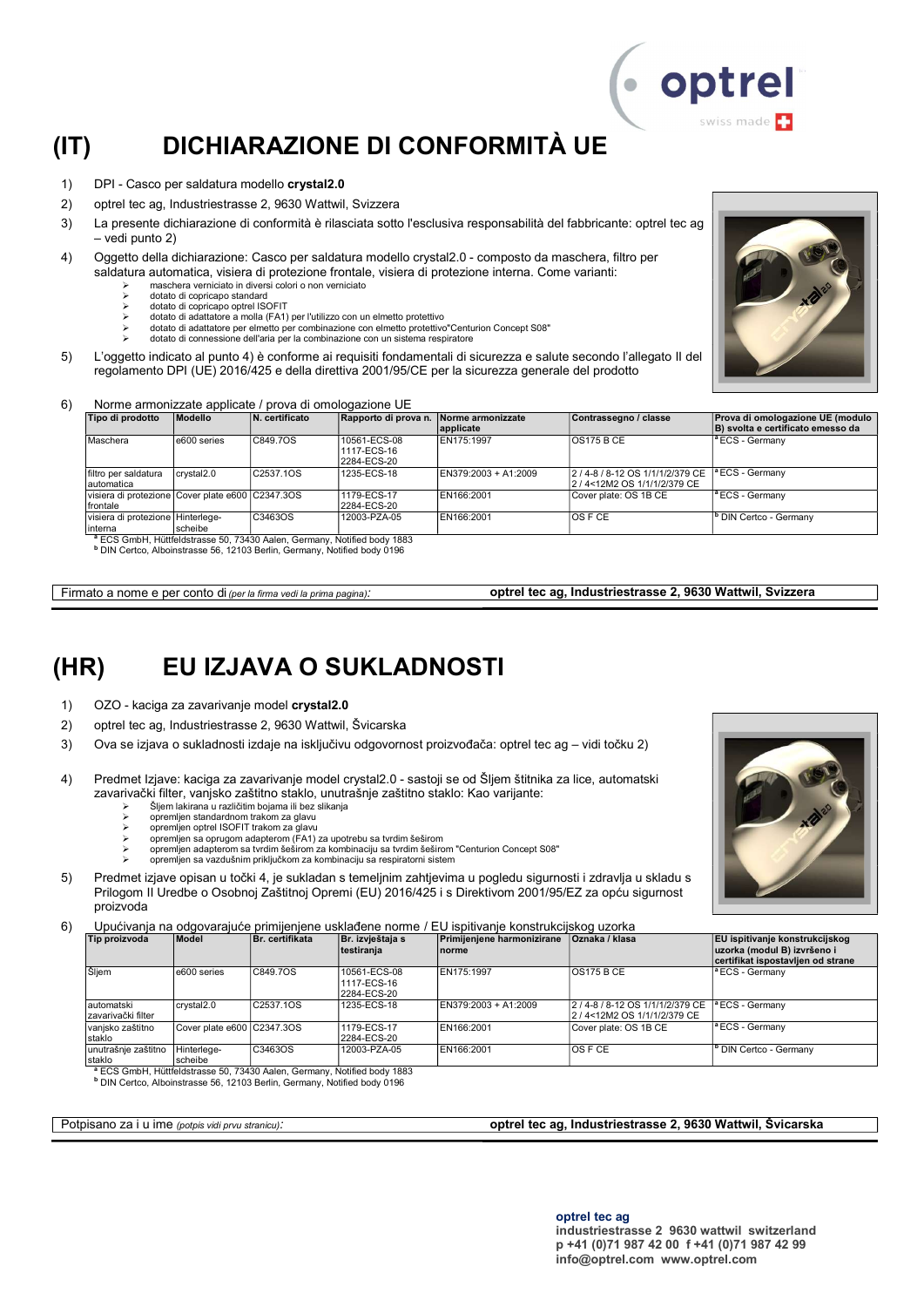# (LV) ES ATBILSTĪBAS DEKLARĀCIJA

- 1) IAL Metināšanas kivere modelis crystal2.0
- 2) optrel tec ag, Industriestrasse 2, 9630 Wattwil, Šveice
- 3) Šī atbilstības deklarācija ir izdota vienīgi uz ražotāja atbildību: optrel tec ag skatīt punktu 2)
- 4) Deklarācijas priekšmets: Metināšanas ķivere modelis crystal2.0 kas sastāv no Ķivere, automātiska metināšanas filtrs, ārējais caurspīdīgais aizsargvāks, Iekšējais caurspīdīgais aizsargvāks. Varianti:
	- Ķivere lakots dažādās krāsās vai bez lakošanas
	- aprīkots ar standarta galvas apsēju aprīkots ar optrel ISOFIT galvas apsēju
	- aprīkota ar atsperes adapteri (FA1) izmantošanai ar aizsardzības ķivere
	- aprīkots ar adapteri par kombinēt ar aizsardzības ķivere "Centurion Concept S08" aprīkots ar gaisa pieslēgumu par kombinēt ar Elpošanas aizsargaparāts sistēmu
- 5) Iepriekš 4. punktā aprakstītais deklarācijas priekšmets atbilst attiecīgajiem Savienības saskaņošanas tiesību aktiem atbilstoši IAL regulas (ES) 2016/425 II pielikumam un Direktīvas 2001/95/EK par vispārīgo produktu drošību
- 6) Atsauces uz izmantotajiem attiecīgajiem saskaņotajiem standartiem / ES prototipa pārbaude

| <b>Modelis</b>         |         | Testa atskaite Nr.                                                            | <b>Istandarti</b>      |                                                                  | <b>ES prototipa pārbaudi (modelim B)</b><br>veica un sertifikātu izsniedza |
|------------------------|---------|-------------------------------------------------------------------------------|------------------------|------------------------------------------------------------------|----------------------------------------------------------------------------|
| e600 series            |         | 10561-ECS-08<br>11117-ECS-16<br>2284-ECS-20                                   | e600 series            | <b>OS175 B CE</b>                                                | <sup>a</sup> ECS - Germany                                                 |
| crystal2.0             |         | 1235-ECS-18                                                                   | crystal <sub>2.0</sub> | 2 / 4-8 / 8-12 OS 1/1/1/2/379 CE  <br>2/4<12M2 OS 1/1/1/2/379 CE | <sup>a</sup> ECS - Germany                                                 |
|                        |         | 1179-ECS-17<br>2284-ECS-20                                                    | Cover plate e600       | Cover plate: OS 1B CE                                            | <sup>a</sup> ECS - Germanv                                                 |
| Hinterlege-<br>scheibe | C3463OS | 12003-PZA-05                                                                  | Hinterlege-scheibe     | OS F CE                                                          | <sup>b</sup> DIN Certco - Germany                                          |
|                        |         | <b>Sertifikāta Nr.</b><br>C849.7OS<br>C2537.1OS<br>Cover plate e600 C2347.3OS |                        |                                                                  | Markējums/klase<br>Realizētie harmonizētie                                 |

<sup>a</sup> ECS GmbH, Hüttfeldstrasse 50, 73430 Aalen, Germany, Notified body 1883<br><sup>b</sup> DIN Certco, Alboinstrasse 56, 12103 Berlin, Germany, Notified body 0196

Parakstīts šādas personas vārdā (skatiet parakstu pirmajā lapā): **optrel tec ag, Industriestrasse 2, 9630 Wattwil, Šveice** 

## (LT) ES ATITIKTIES DEKLARACIJA

- 1) AAP suvirintojo šalmas modelis crystal2.0
- 2) optrel tec ag, Industriestrasse 2, 9630 Wattwil, Šveicarija
- 3) Ši atitikties deklaracija išduodama tik gamintojo atsakomybe: optrel tec ag (žr. 2 punktą).
- 4) Deklaracijos objektas: suvirintojo šalmas modelis crystal2.0 susideda iš šalmas, automatinis suvirinimo filtras, priekinio dangtelio lęšis, vidinis apsauginis lęšis. Variantai:
	- šalmas lakuojamas skirtingomis spalvomis arba be lako įrengta su standartine galvos juosta
	- įrengta su galvos juosta optrel ISOFIT
	-
	- įrengta su spyruokliniu adapteriu (FA1) naudoti su jungti su kietu kepuriu įrengta su adapteris kartu naudoti su jungti su kietu kepuriu "Centurion Concept S08" įrengta su oro jungtis kartu naudoti su jungti su Kvėpavimo aparatas sistema
	-
- 5) Objektas, nurodytas 4 punkte, atitinka esminius sveikatos apsaugos ir saugos reikalavimus, nurodytus PPE reglamento (ES) 2016/425 II priede ir direktyvoje 2001/95/EB dėl Bendrosios gaminių saugos

6) Nuorodos į atitinkamus taikytus darniuosius standartus / ES tipo tyrimas

| <b>Gaminio tipas</b>               | <b>Modelis</b>             | Sertifikato Nr. | <b>Bandymo ataskaitos</b><br>۱Nr.          | Naudoti darnieji standartaj | Zvmuo / klasė                                                    | <b>ES tipo tyrima (modulis B) atliko ir</b><br><b>Sertifikata išdavė</b> |
|------------------------------------|----------------------------|-----------------|--------------------------------------------|-----------------------------|------------------------------------------------------------------|--------------------------------------------------------------------------|
| šalmas                             | e600 series                | C849.7OS        | 10561-ECS-08<br>1117-ECS-16<br>2284-ECS-20 | e600 series                 | IOS175 B CE                                                      | <sup>a</sup> ECS - Germany                                               |
| lautomatinis<br>suvirinimo filtras | crystal2.0                 | C2537.1OS       | 1235-ECS-18                                | crystal2.0                  | 2 / 4-8 / 8-12 OS 1/1/1/2/379 CE<br>2 / 4<12M2 OS 1/1/1/2/379 CE | <sup>a</sup> ECS - Germany                                               |
| priekinio dangtelio<br>lešis       | Cover plate e600 C2347.3OS |                 | 1179-ECS-17<br>2284-ECS-20                 | Cover plate e600            | Cover plate: OS 1B CE                                            | <sup>a</sup> ECS - Germany                                               |
| vidinis apsauginis<br>lešis        | Hinterlege-<br>scheibe     | C3463OS         | 12003-PZA-05                               | Hinterlege-scheibe          | <b>OS F CE</b>                                                   | <sup>'</sup> DIN Certco - Germany                                        |

<sup>a</sup> ECS GmbH, Hüttfeldstrasse 50, 73430 Aalen, Germany, Notified body 1883

b DIN Certco, Alboinstrasse 56, 12103 Berlin, Germany, Notified body 0196

Už ką ir kieno vardu pasirašyta: (parašą rasite pirmajame puslapyje): **optrel tec ag, Industriestrasse 2, 9630 Wattwil, Šveicarija** 





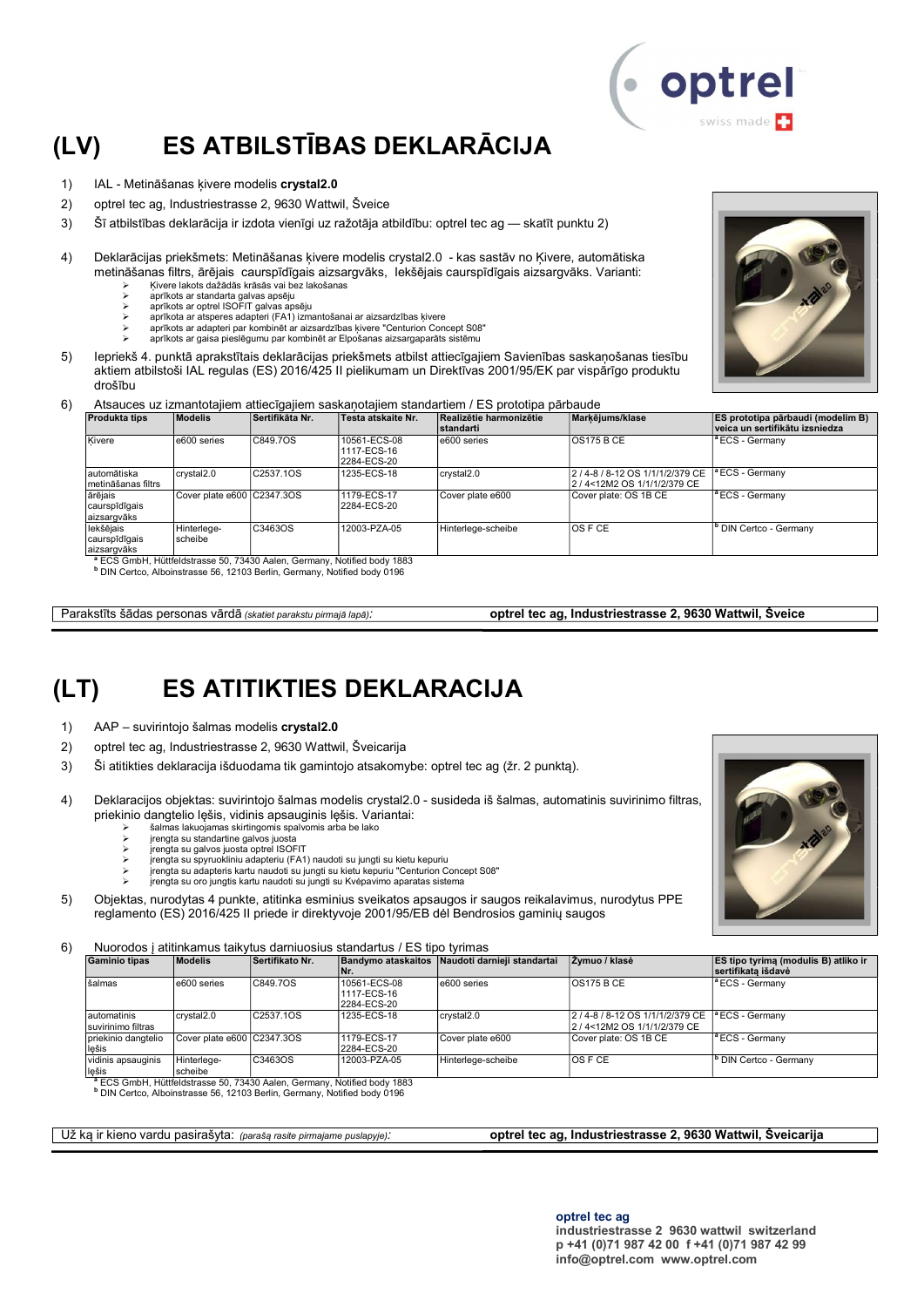# (MT) DIKJARAZZJONI TAL-KONFORMITÀ TAL-UE

- 1) Tagħmir ta' protezzjoni personali Elmu għall-iwweldjar tal-mudell crystal2.0
- 2) optrel tec ag, Industriestrasse 2, 9630 Wattwil, l-Iżvizzera
- 3) Din id-dikjarazzjoni ta' konformità tinħareġ taħt ir-responsabbiltà unika tal-manifattur: optrel tec ag ara taħt ilpunt 2)
- 4) Is-suġġett tad-dikjarazzjoni: Elmu għall-iwweldjar tal-mudell crystal2.0. li jikkonsisti Elmu, filtru tal-welding awtomatiku, lenti protettiva quddiem, lenti protettiva interna. Bħala varjanti:
	- Elmu kuluri bil-lakka differenti, jew bla verniċ
	- attrezzat bl-istrixxa għar-ras standard attrezzat bl-istrixxa għar-ras optrel ISOFIT
	- attrezzat bl-adapter tar-Rebbiegħa (FA1) għall-użu ma 'kappell iebes
	- attrezzat bl-adapter tal-kappell iebes għal taħlita ma 'kappell iebes "Centurion Concept S08"
	- attrezzat bl-konnessjoni arja għal taħlita ma' sistema ta' protezzjoni respiratorja
- 5) L-għan tad-dikjarazzjoni deskritt fil-punt 4 huwa f'konformità mar-rekwiżiti fundamentali ta' saħħa u sikurezza skont l-Anness II tar-Regolament (UE) 2016/425 dwar tagħmir ta' protezzjoni personali u d-Direttiva 2001/95/KE dwar is-sigurtà ġenerali tal-prodotti
- 6) Ir-referenzi għall-istandards armonizzati rilevanti użati / Eżami tat-tip tal-UE

| Tip ta' prodott                    | Mudell                     | <b>Nru tac-certifikat</b> | Rapport tat-test Nru                       | Standards armonizzati użati   Markatura / Klassi |                                                                    | Ezami tat-tip tal-UE (modulu B).<br>limwettag u ċċertifikat minn |
|------------------------------------|----------------------------|---------------------------|--------------------------------------------|--------------------------------------------------|--------------------------------------------------------------------|------------------------------------------------------------------|
| Elmu                               | e600 series                | C849.7OS                  | 10561-ECS-08<br>1117-ECS-16<br>2284-ECS-20 | e600 series                                      | IOS175 B CE                                                        | <sup>a</sup> ECS - Germany                                       |
| filtru tal-welding<br>lawtomatiku  | crystal2.0                 | C2537.1OS                 | 1235-ECS-18                                | crystal <sub>2.0</sub>                           | 2 / 4-8 / 8-12 OS 1/1/1/2/379 CE  <br>2 / 4<12M2 OS 1/1/1/2/379 CE | <sup>a</sup> ECS - Germanv                                       |
| lenti protettiva<br><b>auddiem</b> | Cover plate e600 C2347.3OS |                           | 1179-ECS-17<br>2284-ECS-20                 | Cover plate e600                                 | Cover plate: OS 1B CE                                              | <sup>a</sup> ECS - Germany                                       |
| lenti protettiva<br>linterna       | Hinterlege-<br>scheibe     | C3463OS                   | 12003-PZA-05                               | Hinterlege-scheibe                               | IOS F CE                                                           | <sup>b</sup> DIN Certco - Germany                                |

<sup>a</sup> ECS GmbH, Hüttfeldstrasse 50, 73430 Aalen, Germany, Notified body 1883<br><sup>b</sup> DIN Certco, Alboinstrasse 56, 12103 Berlin, Germany, Notified body 0196

Iffirmat għal u f'isem (għall-firma ara l-ewwel paġna): **optrel tec ag, Industriestrasse 2, 9630 Wattwil, l-Iżvizzera** 

### (NL) EU-CONFORMITEITSVERKLARING

- 1) PBM lashelm model crystal2.0
- 2) optrel tec ag, Industriestrasse 2, 9630 Wattwil, Zwitserland
- 3) Deze conformiteitsverklaring wordt op eigen verantwoording van de fabrikant verstrekt: optrel tec ag zie punt 2)
- 4) Voorwerp van de verklaring: lashelm model crystal2.0 bestaande uit een gezichtsbescherming, automatisch lasfilter, veiligheid vizier, binnenste beschermruit. Als variant:
	- helm gelakt in verschillende kleuren of ongeverfd uitgerust met standaard hoofdband
	- uitgerust met optrel ISOFIT hoofdband
	- uitgerust met veeradapter (FA1) voor gebruik met een Harde hoed
	- uitgerust met helmadapter voor combinatie met Harde hoed "Centurion Concept S08"
	- uitgerust met luchtaansluiting voor combinatie met een Adembeschermingsapparaat-systeem
- 5) Het onder 4) genoemde object voldoet aan de de veiligheids- en gezondheidseisen volgens bijlage II van de PBM verordening (EU) 2016/425 en de richtlijn 2001/95/EG inzake algemene productveiligheid

6) Vermelding van de relevante toegepaste geharmoniseerde normen / EU-typeonderzoek

| Producttype                       | <b>Model</b>               | Certificaatnr.                                                                                                                                                              | Testrapportnr.                             | Gebruikte geharmoniseerde   Markering / klasse<br><b>normen</b> |                                                                     | <b>EU-typeonderzoek (module B)</b><br>uitgevoerd en gecertificeerd door |
|-----------------------------------|----------------------------|-----------------------------------------------------------------------------------------------------------------------------------------------------------------------------|--------------------------------------------|-----------------------------------------------------------------|---------------------------------------------------------------------|-------------------------------------------------------------------------|
| gezichtsbescherming   e600 series |                            | C849.7OS                                                                                                                                                                    | 10561-ECS-08<br>1117-ECS-16<br>2284-ECS-20 | e600 series                                                     | IOS175 B CE                                                         | lª ECS - Germanv                                                        |
| automatisch lasfilter crystal2.0  |                            | C2537.1OS                                                                                                                                                                   | 1235-ECS-18                                | crystal2.0                                                      | 2 / 4-8 / 8-12 OS 1/1/1/2/379 CE  <br>l2 / 4<12M2 OS 1/1/1/2/379 CE | $\vert$ <sup>a</sup> ECS - Germany                                      |
| veiligheid vizier                 | Cover plate e600 C2347.3OS |                                                                                                                                                                             | 1179-ECS-17<br>2284-ECS-20                 | Cover plate e600                                                | Cover plate: OS 1B CE                                               | <sup>a</sup> ECS - Germanv                                              |
| binnenste<br>beschermruit         | Hinterlege-<br>scheibe     | IC3463OS                                                                                                                                                                    | 12003-PZA-05                               | Hinterlege-scheibe                                              | IOS F CE                                                            | <sup>b</sup> DIN Certco - Germany                                       |
|                                   |                            | <sup>a</sup> ECS GmbH, Hüttfeldstrasse 50, 73430 Aalen, Germany, Notified body 1883<br><sup>b</sup> DIN Certco, Alboinstrasse 56, 12103 Berlin, Germany, Notified body 0196 |                                            |                                                                 |                                                                     |                                                                         |

Ondertekend voor en namens (handtekening zie pagina 1): **optrel tec ag, Industriestrasse 2, 9630 Wattwil, Zwitserland** 



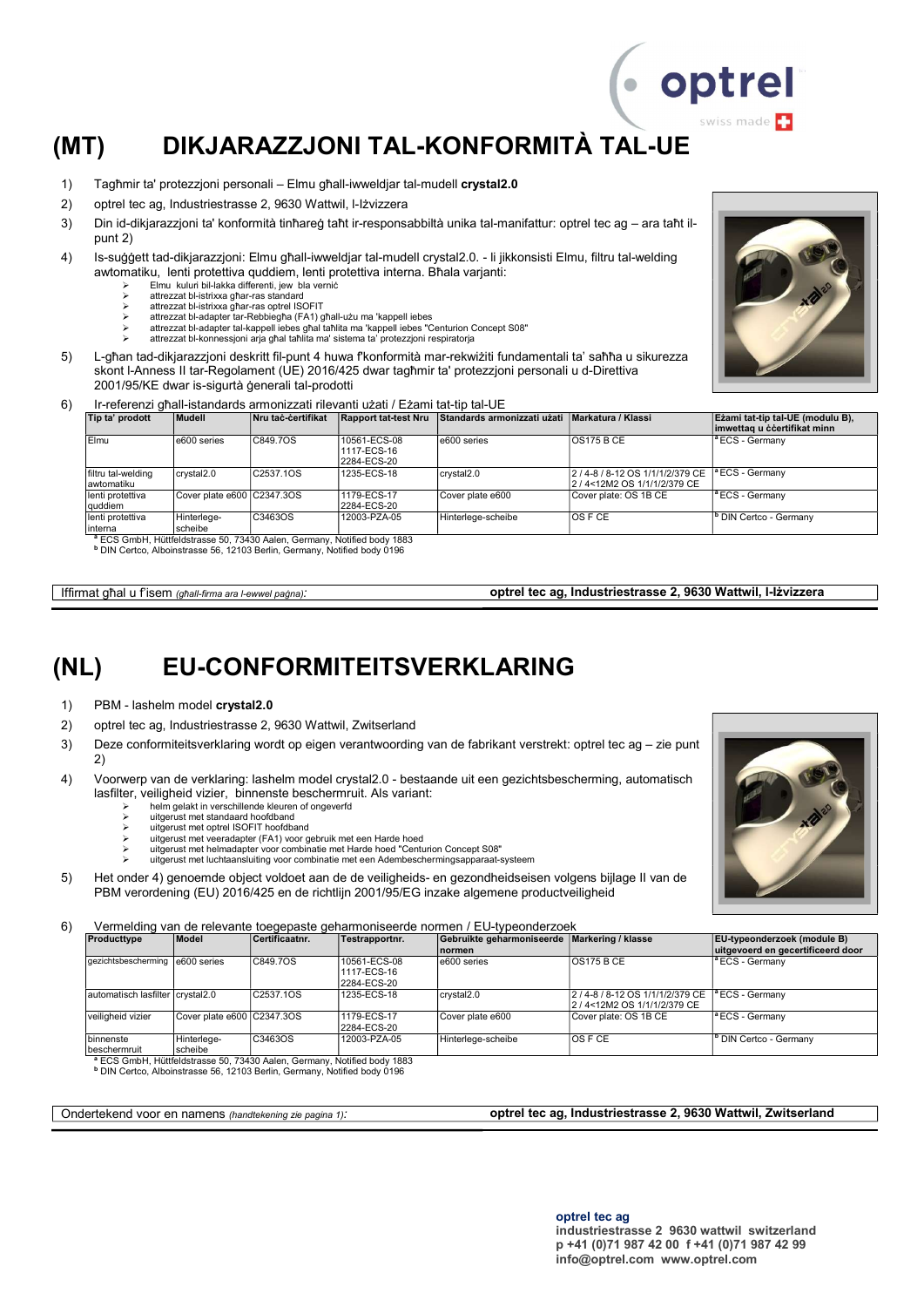# (PL) DEKLARACJA ZGODNOŚCI UE

- 1) ŚOI przyłbica spawalnicza model crystal2.0
- 2) optrel tec ag, Industriestrasse 2, 9630 Wattwil, Szwajcaria
- 3) Niniejszą deklarację zgodności wydaje się na wyłączną odpowiedzialność producenta: optrel tec ag patrz punkt 2)
- 4) Przedmiot deklaracji: przyłbica spawalnicza model crystal2.0 składający się z osłony twarzy, automatyczny filtr spawalniczy, szybka ochronna, szybka wewnętrzna. Jako warianty: Jako warianty:
	- Kasku lakierowana w różnych kolorach lub bez lakierowania
	-
	- wyposażony w standardową opaskę na głowę wyposażony w opaskę na głowę optrel ISOFIT wyposażony w adapter sprężyny (FA1) do stosowania z twardym kapeluszem
	-
	- wyposażony w adapter do mocowania kapelusza twardego "Centurion Concept S08" wyposażony w Złącze powietrza do połączenia z urządzenie do ochrony układu oddechowego
- 5) Przedmiot wymieniony w punkcie 4) jest zgodny z zasadniczymi wymaganiami dotyczącymi zdrowia i bezpieczeństwa określonymi w załączniku II do rozporządzenia w sprawie środków ochrony indywidualnej (UE) 2016/425 oraz w dyrektywie 2001/95/WE w sprawie ogólnego bezpieczeństwa produktów.
- 6) Odniesienia do właściwych norm zharmonizowanych / Badanie typu UE

| typ produktu                                   | <b>model</b>               | nr certyfikatu                                                                      | raport z badania nr                        | zastosowane normy<br><b>Izharmonizowane</b> | oznaczenie / klasa                                                | badanie typu UE (moduł B)<br>wykonane i certyfikat wystawiony<br><b>I</b> przez |
|------------------------------------------------|----------------------------|-------------------------------------------------------------------------------------|--------------------------------------------|---------------------------------------------|-------------------------------------------------------------------|---------------------------------------------------------------------------------|
| Urządzenie do<br>ochrony układu<br>oddechowego | e600 series                | C849.7OS                                                                            | 10561-ECS-08<br>1117-ECS-16<br>2284-ECS-20 | e600 series                                 | OS175BCE                                                          | <sup>a</sup> ECS - Germany                                                      |
| automatyczny filtr<br>spawalniczy              | crystal2.0                 | C2537.1OS                                                                           | 1235-ECS-18                                | crystal2.0                                  | 2 / 4-8 / 8-12 OS 1/1/1/2/379 CE<br>l2 / 4<12M2 OS 1/1/1/2/379 CE | <sup>a</sup> ECS - Germany                                                      |
| szybka ochronna                                | Cover plate e600 C2347.3OS |                                                                                     | 1179-ECS-17<br>2284-ECS-20                 | Cover plate e600                            | Cover plate: OS 1B CE                                             | <sup>a</sup> ECS - Germany                                                      |
| szybka wewnętrzna Hinterlege-                  | scheibe                    | C3463OS                                                                             | 12003-PZA-05                               | Hinterlege-scheibe                          | <b>OSFCE</b>                                                      | <sup>b</sup> DIN Certco - Germany                                               |
|                                                |                            | <sup>a</sup> ECS GmbH, Hüttfeldstrasse 50, 73430 Aalen, Germany, Notified body 1883 |                                            |                                             |                                                                   |                                                                                 |

b DIN Certco, Alboinstrasse 56, 12103 Berlin, Germany, Notified body 0196

Podpisano w imieniu (podpis patrz pierwsza strona): optrel tec ag, Industriestrasse 2, 9630 Wattwil, Szwajcaria

## (PT) DECLARAÇÃO DE CONFORMIDADE UE

- 1) EPI capacete de soldador, modelo crystal2.0
- 2) optrel tec ag, Industriestrasse 2, 9630 Wattwil, Suíça
- 3) A presente declaração de conformidade é emitida sob a exclusiva responsabilidade do fabricante: optrel tec ag – ver ponto 2)
- 4) Objeto da declaração: capacete de soldador, modelo crystal2.0 consistindo de um capacete, filtro de soldagem automática, viseira, placa interior de protecção. Enquanto versão opcional:
	- capacete envernizada em cores diferentes ou não envernizada
	- equipado com fita para a cabeça padrão equipado com fita para a cabeça optrel ISOFIT
	- equipado com adaptador de mola (FA1) para uso com chapéu duro
	- equipado com adaptador para uso com combinação com chapéu duro "Centurion Concept S08"
	- equipado com conexão de ar para combinação com um sistema de proteção respiratória
- 5) O objeto da declaração mencionado no ponto 4 está em conformidade com o anexo II do Regulamento relativo aos EPI (UE) 2016/425 e a diretiva 2001/95/CE relativa à segurança geral dos produtos.

6) Referências às normas harmonizadas aplicáveis utilizadas / exame UE de tipo aplicados

| Tipo de produto                   | Modelo                     | N.º de certificado                                                                  | N.º de relatório de<br>lteste              | Normas harmonizadas<br>aplicadas | Marcacão / Classe                                                 | Exame UE de tipo (módulo B)<br>realizado e certificado emitido por |
|-----------------------------------|----------------------------|-------------------------------------------------------------------------------------|--------------------------------------------|----------------------------------|-------------------------------------------------------------------|--------------------------------------------------------------------|
| Icapacete                         | e600 series                | C849.7OS                                                                            | 10561-ECS-08<br>1117-ECS-16<br>2284-ECS-20 | e600 series                      | <b>OS175 B CE</b>                                                 | <sup>a</sup> ECS - Germany                                         |
| filtro de soldagem<br>lautomática | crystal2.0                 | C2537.1OS                                                                           | 1235-ECS-18                                | crystal <sub>2.0</sub>           | 2 / 4-8 / 8-12 OS 1/1/1/2/379 CE<br>l2 / 4<12M2 OS 1/1/1/2/379 CE | ª ECS - Germanv                                                    |
| Viseira                           | Cover plate e600 C2347.3OS |                                                                                     | 1179-ECS-17<br>2284-ECS-20                 | Cover plate e600                 | Cover plate: OS 1B CE                                             | <sup>1</sup> ECS - Germany                                         |
| placa interior de<br>proteccão    | Hinterlege-<br>scheibe     | C3463OS                                                                             | 12003-PZA-05                               | Hinterlege-scheibe               | <b>OS F CE</b>                                                    | <sup>I</sup> DIN Certco - Germany                                  |
|                                   |                            | <sup>a</sup> ECS GmbH, Hüttfeldstrasse 50, 73430 Aalen, Germany, Notified body 1883 |                                            |                                  |                                                                   |                                                                    |

<sup>b</sup> DIN Certco, Alboinstrasse 56, 12103 Berlin, Germany, Notified body 0196

#### Assinado por e em nome de (assinatura, ver primeira página): optrel tec ag, Industriestrasse 2, 9630 Wattwil, Suíça

optrel tec ag industriestrasse 2 9630 wattwil switzerland p +41 (0)71 987 42 00 f +41 (0)71 987 42 99 info@optrel.com www.optrel.com





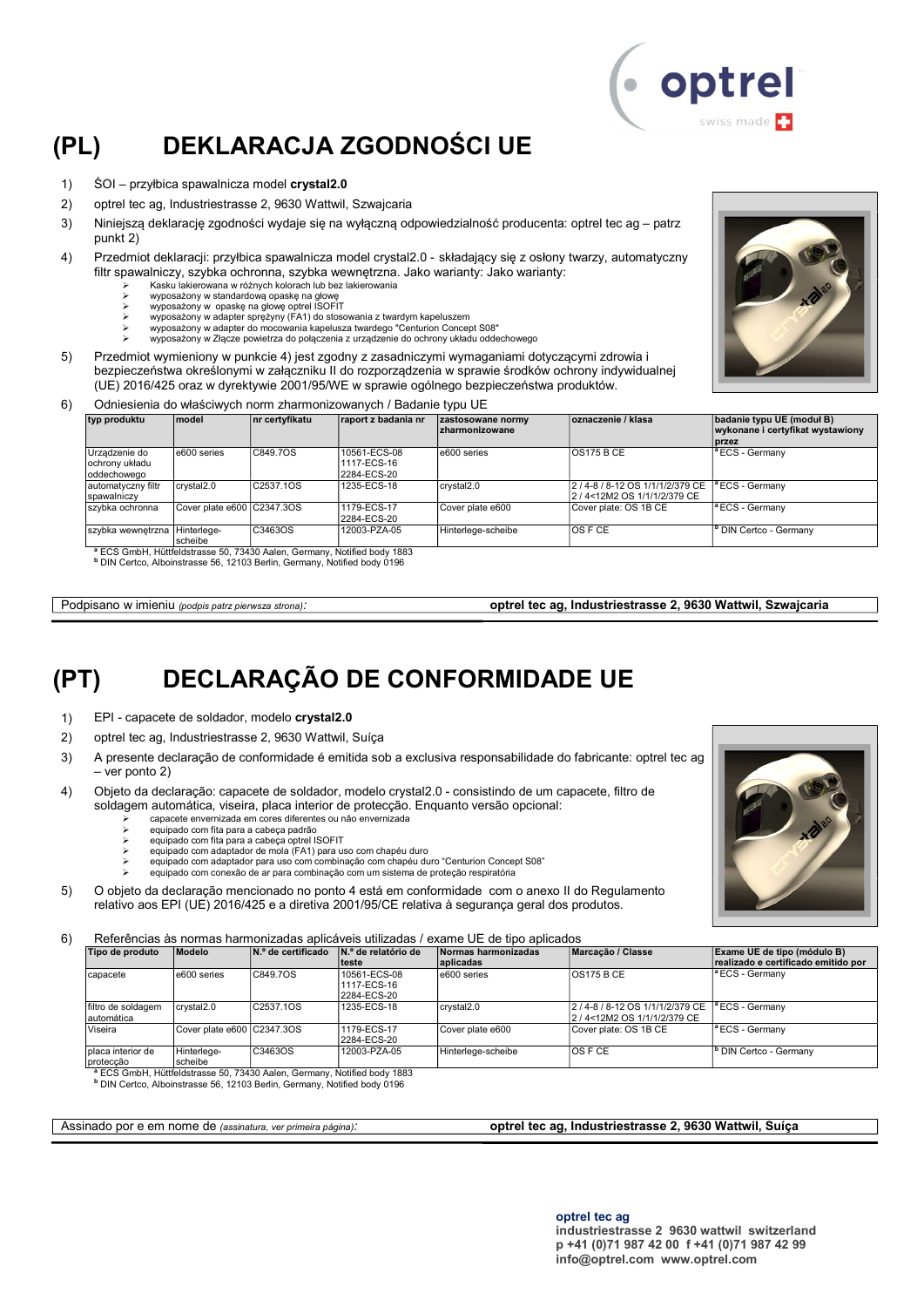## (RO) DECLARAȚIE DE CONFORMITATE UE

- 1) EIP Casca pentru sudură model crystal2.0
- 2) optrel tec ag, Industriestrasse 2, 9630 Wattwil, Elveția
- 3) Prezenta declarație de conformitate este eliberată pe răspunderea exclusivă a producătorului: optrel tec ag (vezi articolul 2).
- 4) Obiectul declarației: Casca pentru sudură model crystal2.0 constă dintr-un e cască, filtru automat de sudare, lentilă de acoperire faţă, lentilă de protecţie interioară. Opțiuni:
	- Cască vopsite în diferite culori sau nelustruit
	- echipate cu bandă de fixare pe cap standard echipate cu bandă de fixare pe cap optrel ISOFIT
	- echipat cu adaptor cu arc (FA1) pentru utilizarea cu o cască de protecţie
	- echipat cu adaptor pentru combinație cu o cască de protecție "Centurion Concept S08" echipat cu conexiune de aer pentru combinarea cu un sistem de protecție respiratorie
- 5) Obiectul declarației descris la punctul 4 este în conformitate cu cerințele de bază privind sănătatea și
	- securitatea în muncă din Anexa II a Reglementării UE EIP (Echipament individual de protecție) nr. 425/ 2016 și din Directiva CE nr. 95/2001 privind siguranța generală a produselor

#### 6) Trimiteri la standardele armonizate relevante folosite / Examinări UE de tip

| Tip produs                         | <b>Model</b>               | Nr. certificate | Nr. raport testare                         | Standard armonizate<br><b>folosite</b> | Denumire/Clasă                                                                              | Examinare UE de tip (modul B) si<br>certificat emis de |
|------------------------------------|----------------------------|-----------------|--------------------------------------------|----------------------------------------|---------------------------------------------------------------------------------------------|--------------------------------------------------------|
| cască                              | e600 series                | C849.7OS        | 10561-ECS-08<br>1117-ECS-16<br>2284-ECS-20 | e600 series                            | <b>OS175 B CE</b>                                                                           | <sup>a</sup> ECS - Germany                             |
| Ifiltru automat de<br>sudare       | crystal <sub>2.0</sub>     | C2537.1OS       | 1235-ECS-18                                | crvstal2.0                             | 2 / 4-8 / 8-12 OS 1/1/1/2/379 CE <sup>1</sup> ECS - Germany<br>2 / 4<12M2 OS 1/1/1/2/379 CE |                                                        |
| lentilă de acoperire<br>fată       | Cover plate e600 C2347.3OS |                 | 1179-ECS-17<br>2284-ECS-20                 | Cover plate e600                       | Cover plate: OS 1B CE                                                                       | <sup>la</sup> ECS - Germanv                            |
| lentilă de protecție<br>interioară | Hinterlege-<br>Ischeibe    | C3463OS         | 12003-PZA-05                               | Hinterlege-scheibe                     | <b>OS F CE</b>                                                                              | <sup>b</sup> DIN Certco - Germany                      |

ECS GmbH, Hüttfeldstrasse 50, 73430 Aalen, Germany, Notified body 1883

b DIN Certco, Alboinstrasse 56, 12103 Berlin, Germany, Notified body 0196

## (SV) EU-FÖRSÄKRAN OM ÖVERENSSTÄMMELSE

- 1) Personlig skyddsutrustning svetshjälm modell crystal2.0
- 2) optrel tec ag, Industriestrasse 2, 9630 Wattwil, Schweiz
- 3) Att försäkran om överensstämmelse utfärdats på tillverkarens eget ansvar: optrel tec ag se punkt 2)
- 4) Föremål för försäkran: svetshjälm modell crystal2.0 hjälm, automatiskt mörkningsfilter, försättsglas, inre skyddsglas. Som varianter:
	- Hjälm lackerat i olika färger eller utan färger
		- utrustad med standard huvudbonader
		- utrustad med optrel ISOFIT huvudbonader utrustad med fjäderadapter (FA1) för användning med en hård hatt
		- utrustad med adapter för kombination med hård hatt "Centurion Concept S08"
		- utrustad med luftanslutning för kombination med ett Andningsskydds-system
- 5) Att föremålet för den försäkran som beskrivs i punkt 4 överensstämmer med de grundläggande kraven på säkerhet och hälsa enligt bilaga II i förordningen för personlig skyddsutrustning (EU) 2016/425 och direktivet 2001/95/EG för allmän produktsäkerhet.
- 6) Hänvisningar till de relevanta harmoniserade standarder som tillämpats / EU-typprovning

| Produkttyp                      | Modell                         |           | Certifikatsnummer Testrapportnummer        | Tillämpade harmoniserade<br>Istandarder | Märkning / klass                                                     | <b>EU</b> -typprovning (modul B)<br>genomfört och certifikat utfärdat av |
|---------------------------------|--------------------------------|-----------|--------------------------------------------|-----------------------------------------|----------------------------------------------------------------------|--------------------------------------------------------------------------|
| hjälm                           | e600 series                    | C849.7OS  | 10561-ECS-08<br>1117-ECS-16<br>2284-ECS-20 | e600 series                             | $\overline{OS}$ 175 B CE                                             | <sup>a</sup> ECS - Germanv                                               |
| lautomatiskt<br>mörkningsfilter | crvstal2.0                     | C2537.1OS | 1235-ECS-18                                | crystal2.0                              | 2 / 4-8 / 8-12 OS 1/1/1/2/379 CE<br>2 / 4 < 12 M 2 OS 1/1/1/2/379 CE | <sup>a</sup> ECS - Germany                                               |
| Försättsglas                    | Cover plate $e600$ $C2347.3OS$ |           | 1179-ECS-17<br>2284-ECS-20                 | Cover plate e600                        | Cover plate: OS 1B CE                                                | <sup>1ª</sup> ECS - Germany                                              |
| inre skyddsglas                 | Hinterlege-<br>scheibe         | C3463OS   | 12003-PZA-05                               | Hinterlege-scheibe                      | <b>OSFCE</b>                                                         | <sup>b</sup> DIN Certco - Germany                                        |

scheibe <sup>a</sup> ECS GmbH, Hüttfeldstrasse 50, 73430 Aalen, Germany, Notified body 1883

b DIN Certco, Alboinstrasse 56, 12103 Berlin, Germany, Notified body 0196

Undertecknat för (för signatur se första sidan): **optrel tec ag, Industriestrasse 2, 9630 Wattwil, Schweiz** 

#### optrel tec ag industriestrasse 2 9630 wattwil switzerland p +41 (0)71 987 42 00 f +41 (0)71 987 42 99 info@optrel.com www.optrel.com





· optrel swiss made

Semnat pentru și în numele (pentru semnătură vezi prima pagină): optrel tec ag, Industriestrasse 2, 9630 Wattwil, Elveția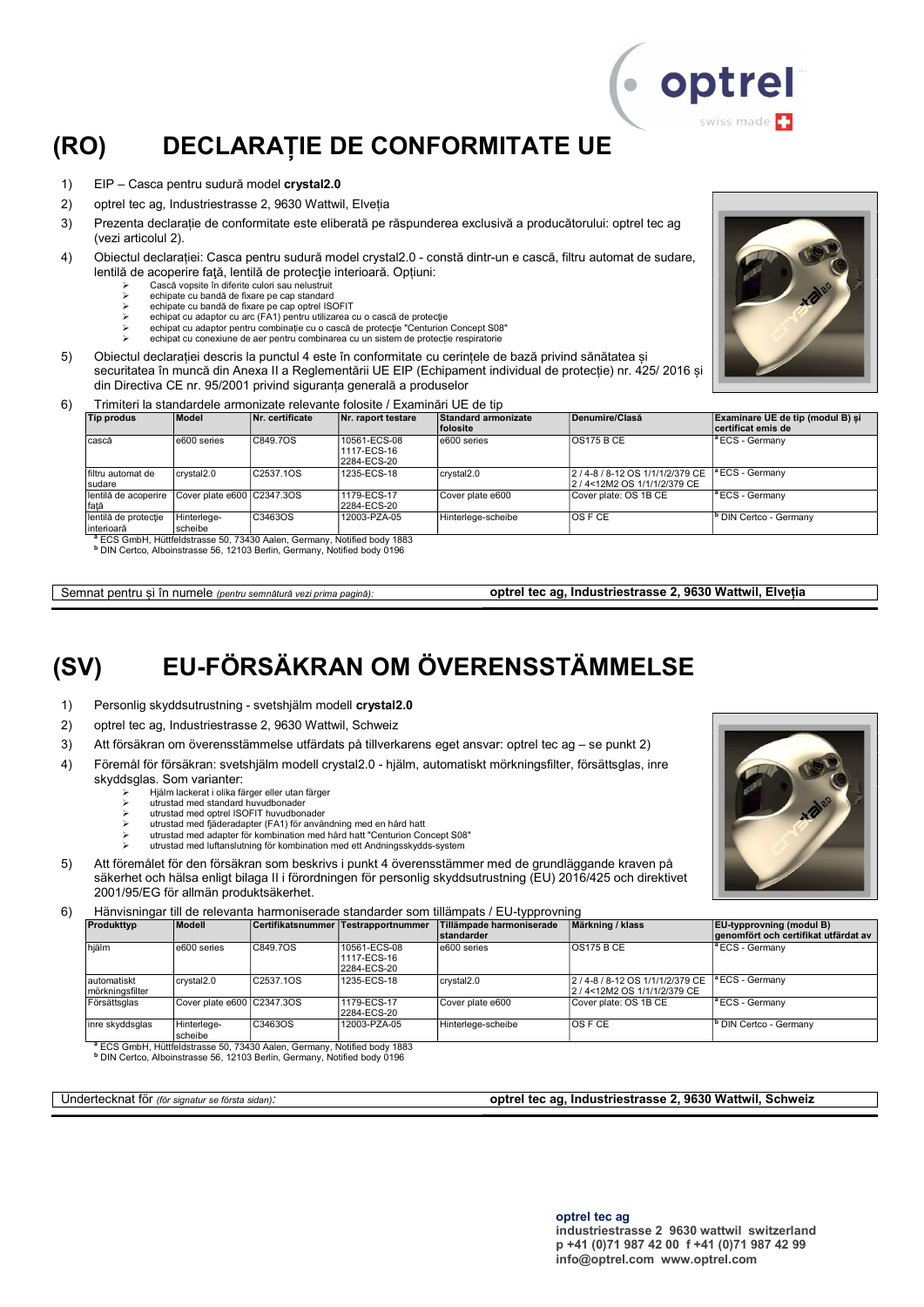# (SK) EÚ VYHLÁSENIE O ZHODE

- 1) OOP Zváračská prilba model crystal2.0
- 2) optrel tec ag, Industriestrasse 2, 9630 Wattwil, Švajčiarsko
- 3) Toto vyhlásenie o zhode sa vydáva na výhradnú zodpovednosť výrobcu: optrel tec ag - pozri bod 2)
- 4) Predmet vyhlásenia: Zváračská prilba model crystal2.0 pozostávajúca zo štítu tváre, automatický zvárací filter, kryciej dosky, vnútorného krycieho objektívu. Ako varianty:
	- štít tváre lakovaná v rôznych farbách alebo nenatreného
	- vybavené štandardnou pokrývkou hlavy vybavené pružinovým adaptérom (FA1) na použitie s tvrdým klobúkom
	- vybavený adaptérom na tvrdé klobúky pre kombináciu s tvrdým klobúkom "Centurion Concept S08"
	- vybavené vzdušným pripojením pre kombináciu so systémom ochranný dýchací prístroj
- 5) Predmet uvedený v bode 4) je v zhode so základnými požiadavkami na bezpečnosť a ochranu zdravia podľa prílohy II nariadenia OOP (EÚ) 2016/425 o osobných ochranných prostriedkoch a smernici 2001/95/ES o všeobecnej bezpečnosti výrobkov
- 6) Odkazy na príslušné použité harmonizované normy / typová skúška EÚ

| Výrobok-Typ                              | <b>Model</b>               | <b>C.</b> osvedčenia | C. skúšobnej správy                        | Použité harmonizované<br><b>Inormy</b> | <b>Označenie / trieda</b>                                        | EÚ typová skúška (modul B) a<br>osvedčenie vydané |
|------------------------------------------|----------------------------|----------------------|--------------------------------------------|----------------------------------------|------------------------------------------------------------------|---------------------------------------------------|
| Ochranný dýchací<br>prístroi             | e600 series                | C849.7OS             | 10561-ECS-08<br>1117-ECS-16<br>2284-ECS-20 | e600 series                            | OS175 B CE                                                       | <sup>a</sup> ECS - Germany                        |
| automatický zvárací crystal2.0<br>filter |                            | C2537.1OS            | 1235-ECS-18                                | crvstal2.0                             | 2 / 4-8 / 8-12 OS 1/1/1/2/379 CE<br>2 / 4<12M2 OS 1/1/1/2/379 CE | <sup>1ª</sup> ECS - Germany                       |
| kryciej dosky                            | Cover plate e600 C2347.3OS |                      | 1179-ECS-17<br>2284-ECS-20                 | Cover plate e600                       | Cover plate: OS 1B CE                                            | <sup>1ª</sup> ECS - Germany                       |
| vnútorného<br>krycieho obiektívu         | Hinterlege-<br>scheibe     | C3463OS              | 12003-PZA-05                               | Hinterlege-scheibe                     | IOS F CE                                                         | <sup>b</sup> DIN Certco - Germany                 |

krycieho objektívu scheibe <sup>a</sup> ECS GmbH, Hüttfeldstrasse 50, 73430 Aalen, Germany, Notified body 1883

b DIN Certco, Alboinstrasse 56, 12103 Berlin, Germany, Notified body 0196

#### Podpísané za a v mene (podpis pozri na prvej strane):<br> **optrel tec ag, Industriestrasse 2, 9630 Wattwil, Švajčiarsko**

## (SL) IZJAVA EU O SKLADNOSTI

- 1) Osebna varovalna oprema Čelada za varjenje model crystal2.0
- 2) optrel tec ag, Industriestrasse 2, 9630 Wattwil, Švica
- 3) Za izdajo te izjave o skladnosti je odgovoren izključno proizvajalec: optrel tec ag glej točko 2)
- 4) Predmet izjave: Čelada za varjenje model crystal2.0 sesta filtra, čelna leča, notranja zaščitna leča. Kot variante:
	- obrazni ščit, lakiran v različnih barvah ali nebarvana opremljen s standardnim naglavnim trakom
	-
	- opremljen s naglavnim trakom optrel ISOFIT opremljen z vzmetnim adapterjem (FA1) za uporabo s trdim klobukom
		- opremljen s adapterjem, za kombinacijo s trdim klobukom "Centu
		- opremljena z zračnim priključkom za kombinacijo z dihalnim zaščitnim sistemom
- 5) Pod točko 4) imenovan predmet je skladen z osnovnimi zahtevami za varnost in zdravje po prilogi II Odredbe PSA (EU) 2016/425 in smernice 2001/95/ES za splošno varnost izdelkov

6) Sklicevanja na uporabljene relevantne harmonizirane standarde / EU tipski preskus

| Tip izdelka                       | <b>Model</b>               |                                                                                     | ∣Stevilka certifikata ∣Stevilka poročila o<br>∣testiraniu | Uporablieni usklaieni<br>standardi | Oznaka / razred                                                | <b>EU tipski preskus (modul B) izvedel</b><br>in izstavil certifikat |
|-----------------------------------|----------------------------|-------------------------------------------------------------------------------------|-----------------------------------------------------------|------------------------------------|----------------------------------------------------------------|----------------------------------------------------------------------|
| obraznega ščita                   | e600 series                | C849.7OS                                                                            | 10561-ECS-08<br>1117-ECS-16<br>2284-ECS-20                | e600 series                        | <b>OS175 B CE</b>                                              | <sup>a</sup> ECS - Germany                                           |
| lavtomatskega<br>varilnega filtra | crvstal2.0                 | C2537.1OS                                                                           | 1235-ECS-18                                               | crystal2.0                         | 2 / 4-8 / 8-12 OS 1/1/1/2/379 CE<br>2/4<12M2 OS 1/1/1/2/379 CE | <sup>a</sup> ECS - Germany                                           |
| lčelna leča                       | Cover plate e600 C2347.3OS |                                                                                     | 1179-ECS-17<br>2284-ECS-20                                | Cover plate e600                   | Cover plate: OS 1B CE                                          | <sup>a</sup> ECS - Germany                                           |
| notranja zaščitna<br>leča         | Hinterlege-<br>Ischeibe    | C3463OS                                                                             | 12003-PZA-05                                              | Hinterlege-scheibe                 | IOS F CE                                                       | ' DIN Certco - Germany                                               |
|                                   |                            | <sup>a</sup> ECS GmbH, Hüttfeldstrasse 50, 73430 Aalen, Germany, Notified body 1883 |                                                           |                                    |                                                                |                                                                      |

b DIN Certco, Alboinstrasse 56, 12103 Berlin, Germany, Notified body 0196

Podpisano za in v imenu (podpis glej na prvi strani): optrel tec ag, Industriestrasse 2, 9630 Wattwil, Švica





| avljen iz obraznega ščita, avtomatskega varilnega |  |
|---------------------------------------------------|--|
|                                                   |  |
| ukom<br>urion Concept S08"                        |  |